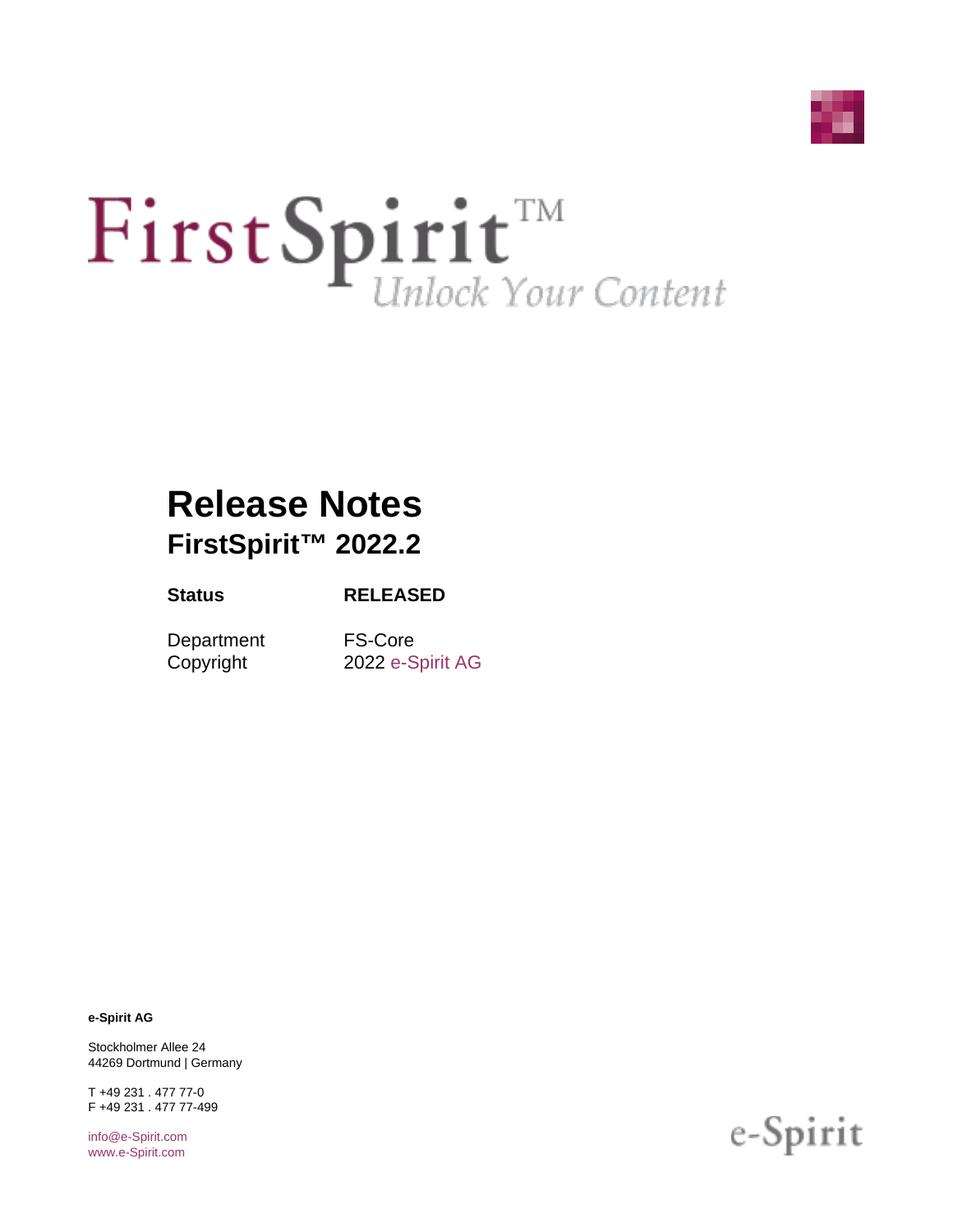

# **Table of contents**

| 1               |     |                                                                       |  |
|-----------------|-----|-----------------------------------------------------------------------|--|
|                 | 1.1 |                                                                       |  |
|                 | 1.2 |                                                                       |  |
| $\mathbf{2}$    |     |                                                                       |  |
|                 | 2.1 |                                                                       |  |
| $3\phantom{.0}$ |     |                                                                       |  |
|                 | 3.1 | ModuleAdminAgent: Change for getProjectAppConfig() in case of error 8 |  |
| 4               |     |                                                                       |  |
|                 | 4.1 |                                                                       |  |
|                 | 4.2 |                                                                       |  |
| 5               |     |                                                                       |  |
| 6               |     |                                                                       |  |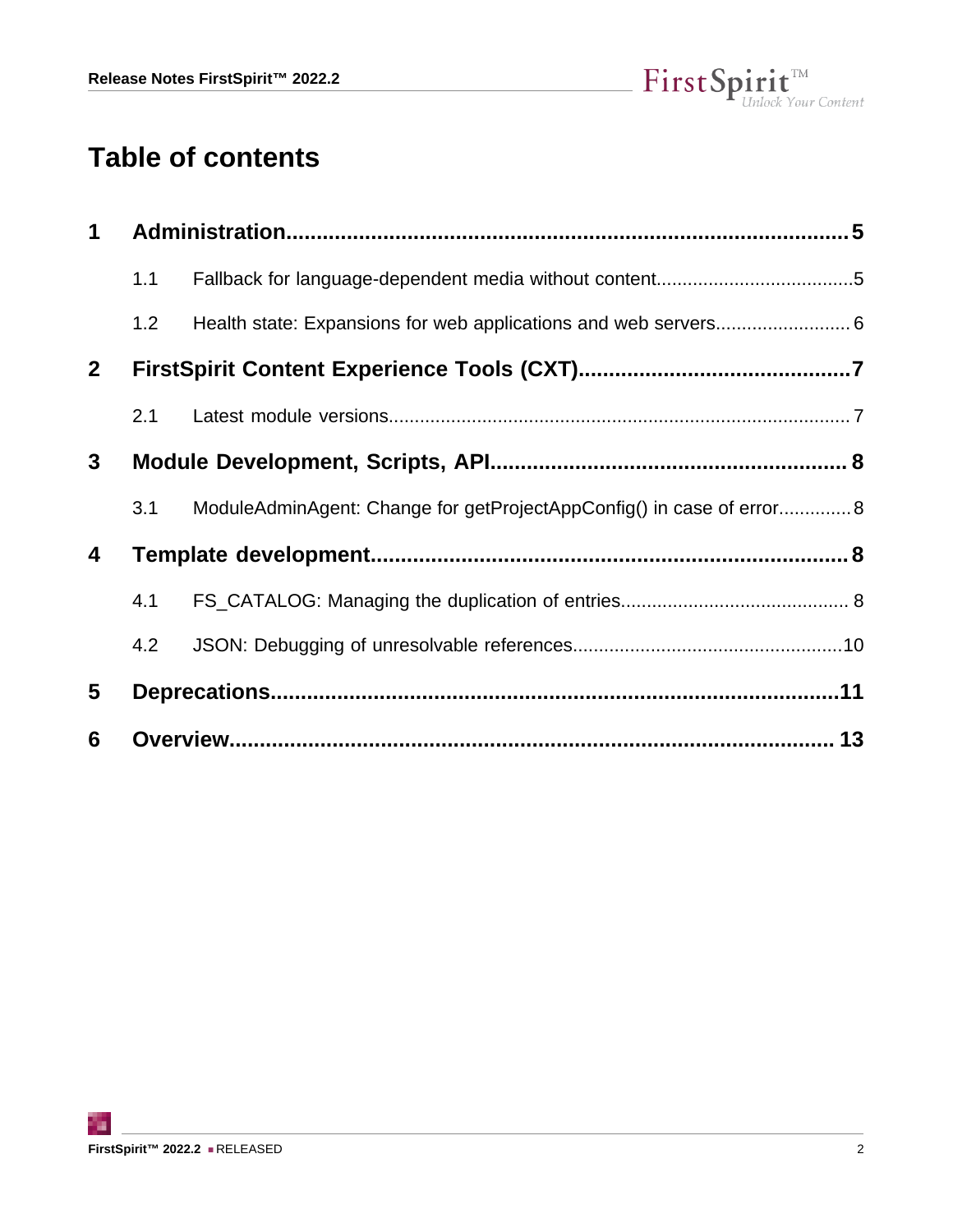| $\overline{\mathbf{7}}$ |      |    |
|-------------------------|------|----|
|                         | 7.1  |    |
|                         | 7.2  |    |
|                         | 7.3  |    |
|                         | 7.4  |    |
|                         | 7.5  |    |
|                         | 7.6  |    |
|                         | 7.7  |    |
|                         | 7.8  |    |
|                         | 7.9  |    |
|                         | 7.10 |    |
|                         | 7.11 |    |
|                         | 7.12 |    |
|                         | 7.13 |    |
|                         | 7.14 |    |
|                         | 7.15 |    |
|                         | 7.16 |    |
|                         | 7.17 |    |
|                         | 7.18 |    |
|                         | 7.19 | 23 |
|                         | 7.20 |    |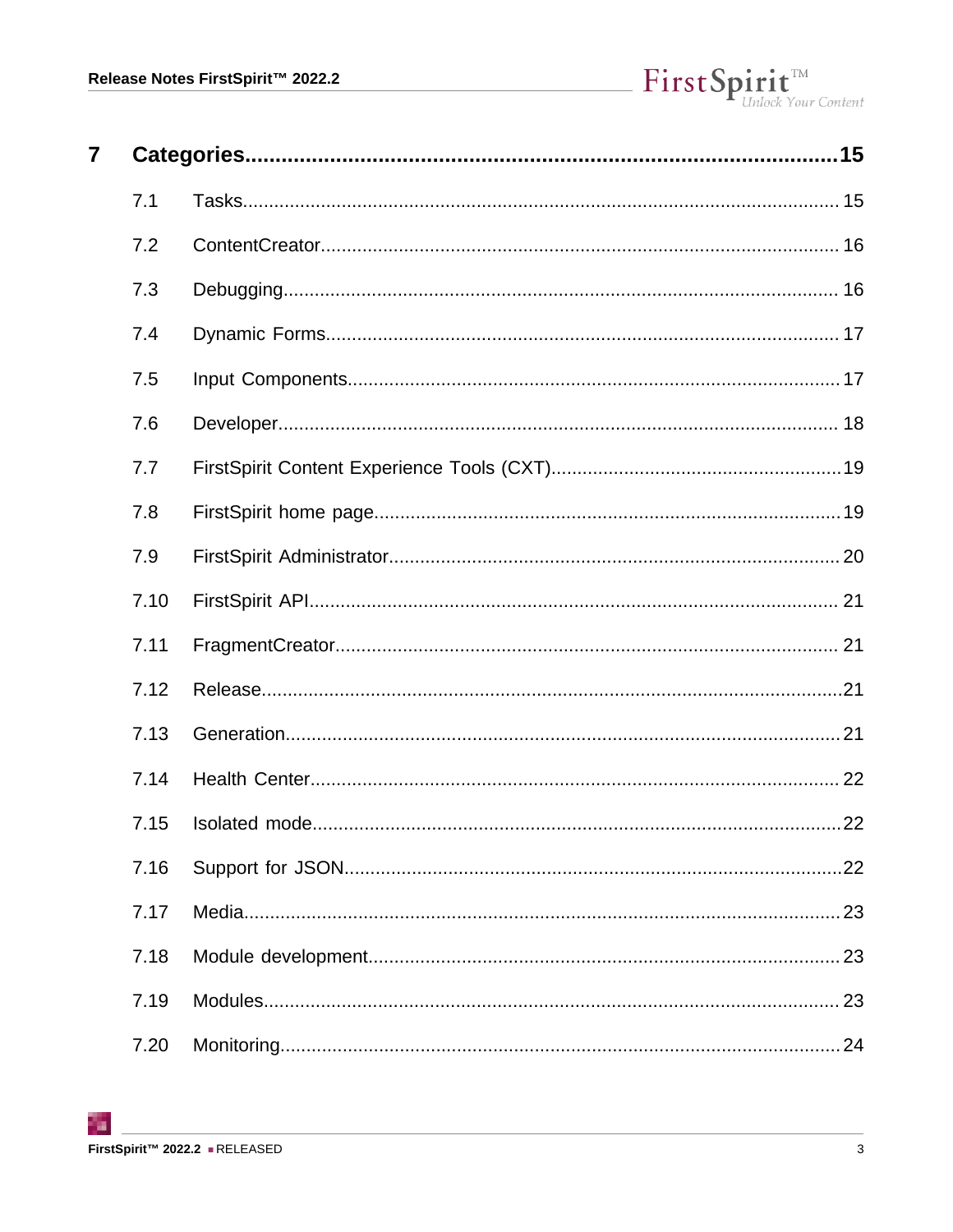# First Spirit<sup>™</sup>

|  |  | <sup>-</sup> Unlock Your Content |
|--|--|----------------------------------|
|  |  |                                  |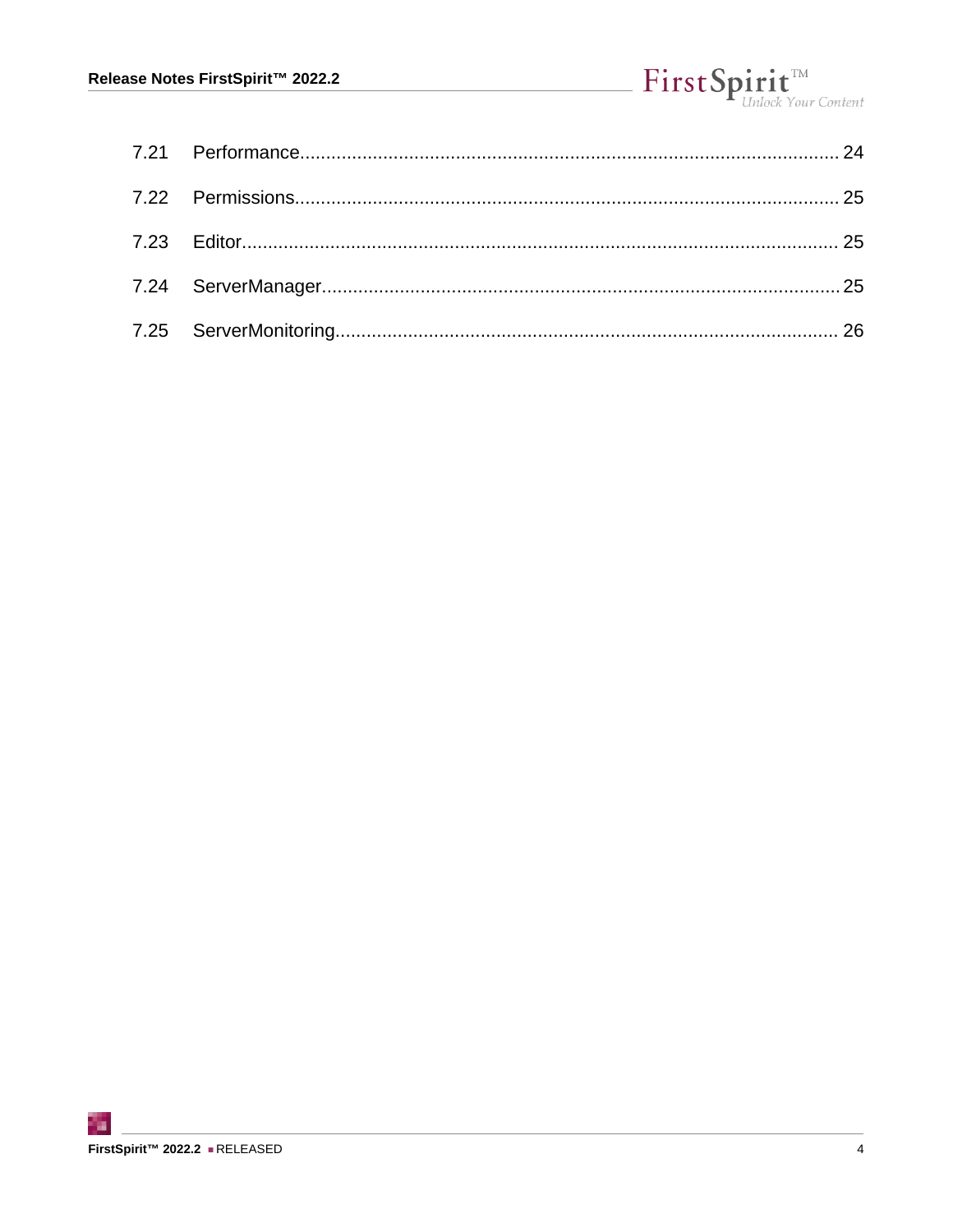

### <span id="page-4-0"></span>**1 Administration**

### <span id="page-4-1"></span>**1.1 Fallback for language-dependent media without content**

If a medium is created **language-dependently**, the image files and files of other media formats must be provided for every existing language. Categorically, the medium will otherwise not be output and/or the medium is linked to an URL that does not exist.

With the latest release, it is now possible to define that for the language, for which a file has not been stored, the file of the **master language** will be used.

For this, select the option "Use master language" (FirstSpirit ServerManager/Project Properties/ Substitutions, "Language substitution (media")):

| C Edit Project, Smart Living Global (id=398193) |                               |                                    |    | $\times$      |
|-------------------------------------------------|-------------------------------|------------------------------------|----|---------------|
| $\Delta$<br>Project                             | Substitutions                 |                                    |    |               |
| Options                                         | <b>Substitution page</b>      |                                    | B, | ×             |
| Compatibility                                   |                               |                                    |    |               |
| Substitutions                                   | Substitution medium           |                                    | B  | ΙX            |
| <b>Fonts</b>                                    | Language substitution (pages) | $\overline{\phantom{a}}$           |    |               |
| Languages                                       |                               | lanore                             |    |               |
| <b>Resolutions</b>                              | Language substitution page    |                                    |    |               |
| <b>Users</b>                                    |                               |                                    |    |               |
| <b>Groups</b>                                   | Language substitution (media) | lanore<br>$\overline{\phantom{a}}$ |    |               |
| Schedule overview                               |                               | llanore.                           |    |               |
| Schedule management                             |                               | Use master language                |    |               |
| <b>Action templates</b>                         |                               |                                    |    |               |
| <b>Databases</b>                                |                               |                                    |    |               |
| <b>Template sets</b>                            |                               |                                    |    |               |
| ContentCreator settings                         |                               |                                    |    |               |
| Quota                                           |                               |                                    |    |               |
| Permissions                                     |                               |                                    |    |               |
| Project components                              |                               |                                    |    |               |
| Web components                                  |                               |                                    |    |               |
| Remote projects                                 |                               |                                    |    |               |
| Media constraints                               |                               |                                    |    |               |
| <b>Client applications</b>                      |                               |                                    |    |               |
| <b>Applications</b>                             |                               |                                    |    |               |
| Repository<br>$\mathbf{v}$                      |                               |                                    |    |               |
|                                                 | OK                            | Cancel                             |    | $\frac{2}{3}$ |

If the option "Ignore" is selected (this is the default setting), **nothing** is displayed for the language of the medium for which no file is stored.

Note: a medium will also not be displayed in the following cases:

- No file is stored in the master language for a language-dependent medium.
- No file is stored for a language-independent medium.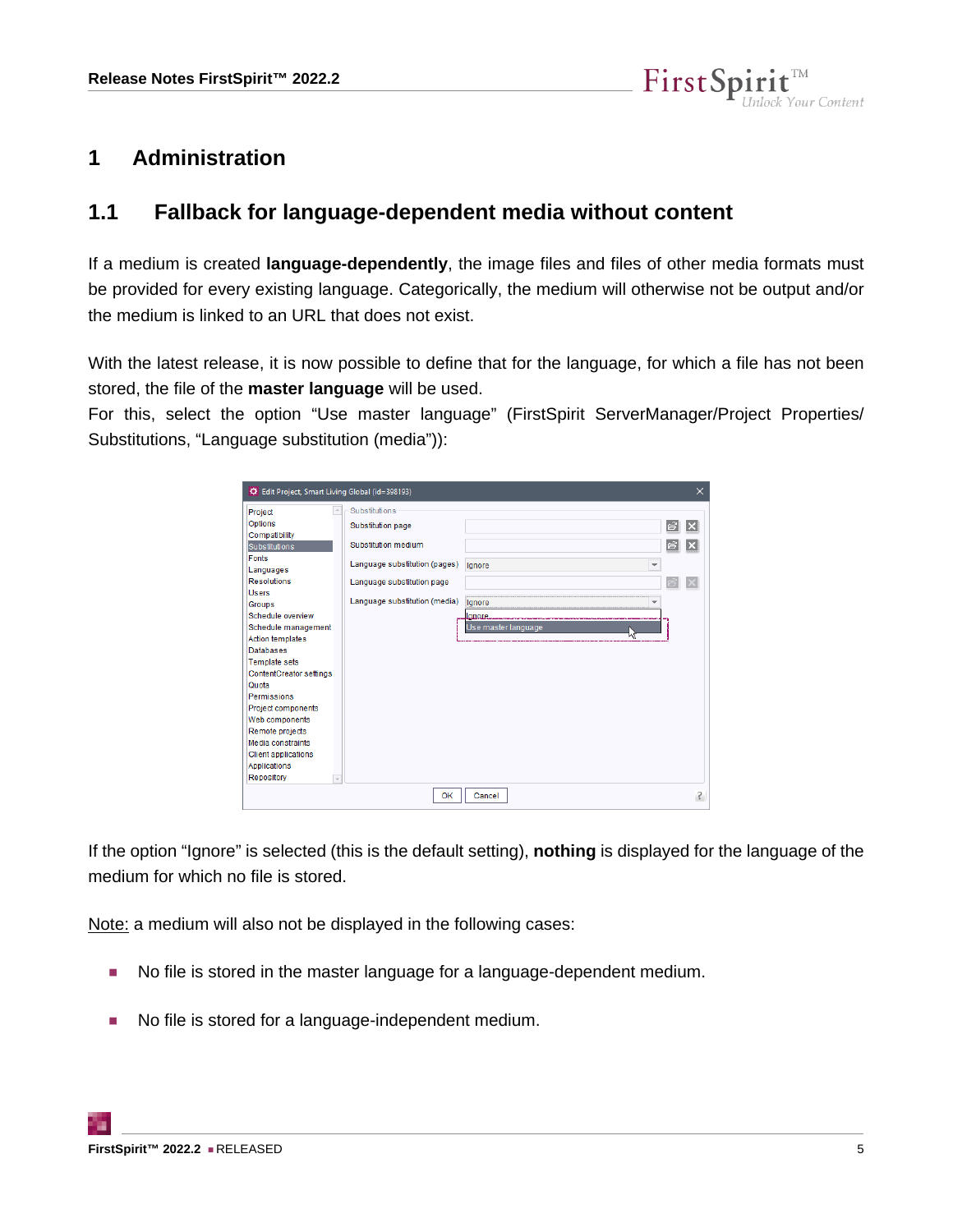■ No file is stored for a language that is not equal to the master language for a languagedependent medium and for "Language substitution (media)", the option "Use master language" is not activated.

FirstSp

One of the following FirstSpirit releases will provide a corresponding solution for these cases.

In the context of this new functionality, the FirstSpirit Access API was also expanded to be able to respond to this project setting: Package de.espirit.firstspirit.access.project, Interface Project.

### <span id="page-5-0"></span>**1.2 Health state: Expansions for web applications and web servers**

In the "Health Center" (FirstSpirit ServerMonitoring), the current state of health of the FirstSpirit server can be read out. For example, the degraded state (symbol: exclamation mark on red background) can indicate that there are problems concerning the available memory or an excessive load on the server. However, **web applications** that are included with FirstSpirit as standard that were not correctly rolled out at the FirstSpirit start ("deployed") will also cause the degraded state.

More detailed information is provided in the server-incidents. log file (downloadable in FirstSpirit ServerMonitoring under "FirstSpirit / Monitoring / Codes" via the envelope icon; "Server status is degraded!" message). Here, causes that lead to or have led to the problematic state can be read out. If the server is in the *degraded* state, suitable measures must be taken to remedy the problems.

A FirstSpirit Server is now also viewed as *degraded* when an aggregating web server is used and a web application cannot be rolled out successfully on **all** web servers of the aggregating web server. Message in the server-incidents.log file:

**Web server errors detected: #**

whereby # is the number of the corresponding warnings.

The message

**Some core web applications are not running: ...**

indicates that at least one web application could not be rolled out and which one.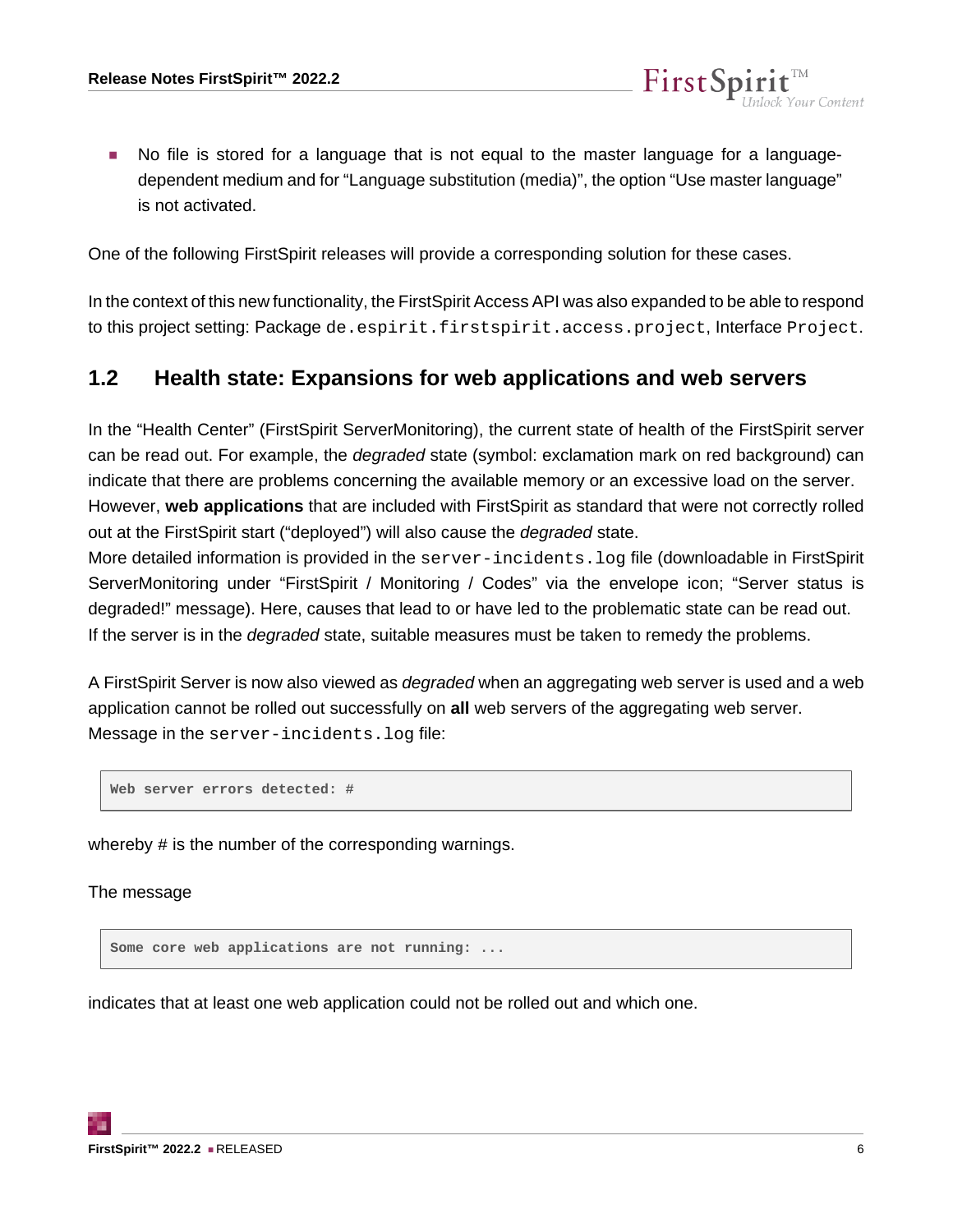FirstSpi

In rare cases, no explicit error message was displayed when a web application or a web component could not be rolled out on a web server. This error has also been rectified now.

The MBean HealthManager was enhanced with two additional pieces of information:

- LastWebServerError
- WebServerErrorsPerDay

Messages pertaining to the Health state are now also included in the fs-server.log file. They are output via the de.espirit.firstspirit.server.HealthStatus class. Corresponding messages can thereby also be found later on. Example:

```
INFO 19.01.2022 14:14:47.570 (de.espirit.firstspirit.server.HealthStatus): 
   RUN_LEVEL (de.espirit.firstspirit.server.RunLevelHolder) Reached run level:
   STARTED(100)
```
Note: in some cases, messages will be output twice now.

In the context of the Health state, a few threshold values from which a FirstSpirit Server under a high load is considered to be *degraded* have also been raised, based on experience gained so far.

### <span id="page-6-0"></span>**2 FirstSpirit Content Experience Tools (CXT)**

### <span id="page-6-1"></span>**2.1 Latest module versions**

FirstSpirit 2022.2 supports the following module versions for "FirstSpirit Content Experience Tools".

| Module / file name                     | <b>Version number</b> |
|----------------------------------------|-----------------------|
| <b>FirstSpirit CXT Plattform</b>       | 2.5.2                 |
| platform-[version].fsm                 |                       |
| FirstSpirit CXT DAP Bridge             | 1.44.2                |
| dataservice-[version].fsm              |                       |
| <b>FirstSpirit CXT FragmentCreator</b> | 3.4.5                 |
| fragment-creator-[version].fsm         |                       |
| <b>FirstSpirit Fragment DAP</b>        | 1.40.5                |
| fragmentdap-[version].fsm              |                       |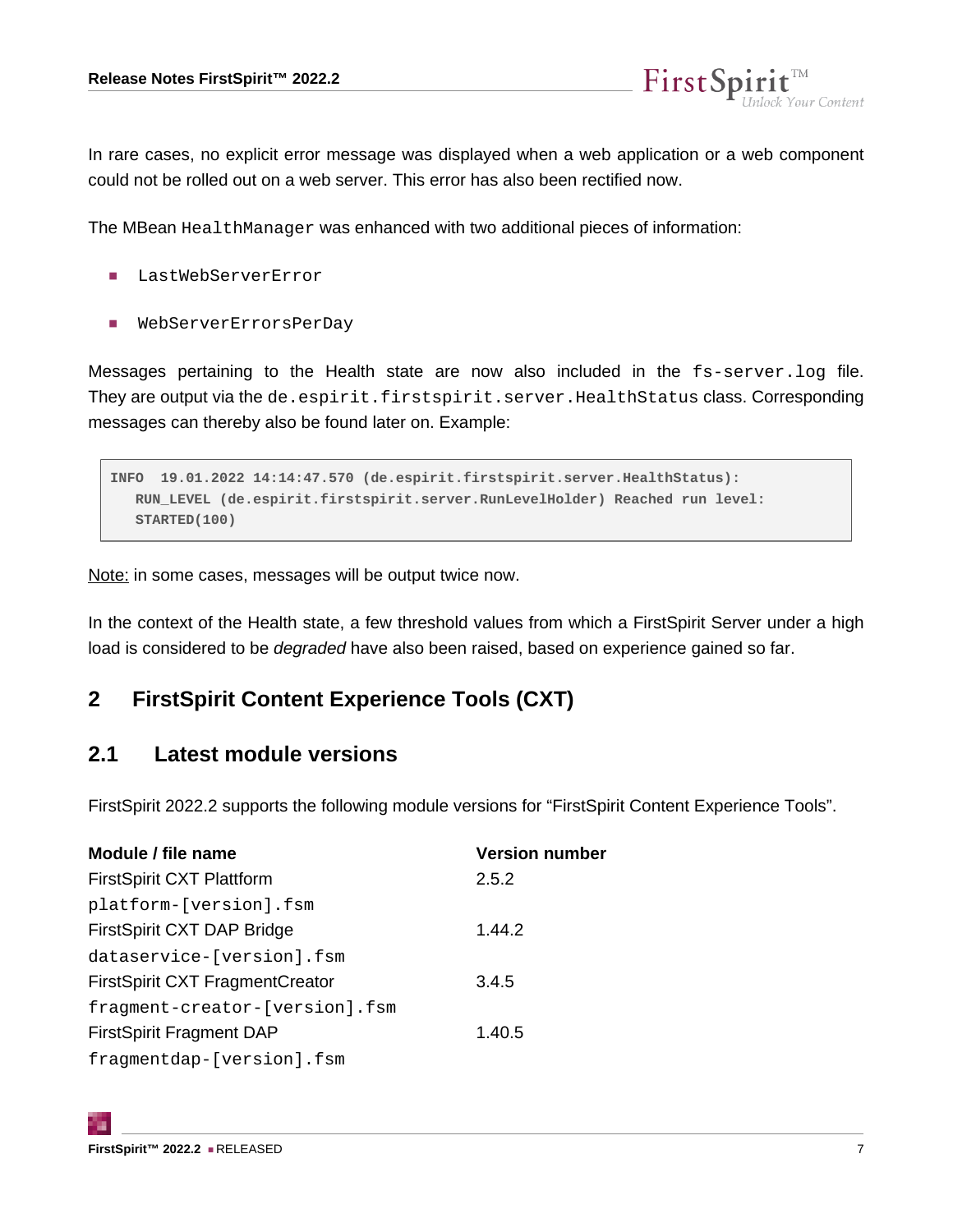|  |  | $\mathsf{FirstSpint}^{\scriptscriptstyle \mathrm{int}}_{\scriptscriptstyle \mathrm{Unlock\,Your\, Content}}$ |
|--|--|--------------------------------------------------------------------------------------------------------------|
|  |  |                                                                                                              |

| <b>FirstSpirit Media DAP</b>           | $1.31.3*$ |
|----------------------------------------|-----------|
| mediadap-[version].fsm                 |           |
| <b>FirstSpirit PageRef DAP</b>         | 1.9.3     |
| pagerefdap-[version].fsm               |           |
| FirstSpirit Markdown Editor            | $1.29.2*$ |
| markdown-editor-[version].fsm          |           |
| <b>FirstSpirit Tagging Editor</b>      | 1.29.2    |
| tagging-editor-[version].fsm           |           |
| FirstSpirit CXT FragmentCreator - CaaS | 1.31.3    |
| Integration                            |           |
| caas-integration-[version].fsm         |           |

\* These modules require FirstSpirit 2020-03 or higher from this version.

### <span id="page-7-0"></span>**3 Module Development, Scripts, API**

# <span id="page-7-1"></span>**3.1 ModuleAdminAgent: Change for getProjectAppConfig() in case of error**

The ModuleAdminAgent.getProjectAppConfig() method (FirstSpirit Developer API, package de.espirit.firstspirit.agency) – as described in the API documentation – returns an IllegalArgumentException already since FirstSpirit 2022.1, if the project component is not added / installed in the project concerned.

Note: This only applies to servers running in "Isolated mode". For servers still running in the deprecated "Legacy mode", it was always the IllegalArgumentException that was returned.

# <span id="page-7-2"></span>**4 Template development**

# <span id="page-7-3"></span>**4.1 FS\_CATALOG: Managing the duplication of entries**

FirstSpirit input components can be adapted by project developers extremely flexibly and fine-tuned to the requirements of the respective project and editors.

For example, the FS\_CATALOG input component allows the convenient creation of lists that can consist of sections or links.

The central function is thereby the creation of new entries.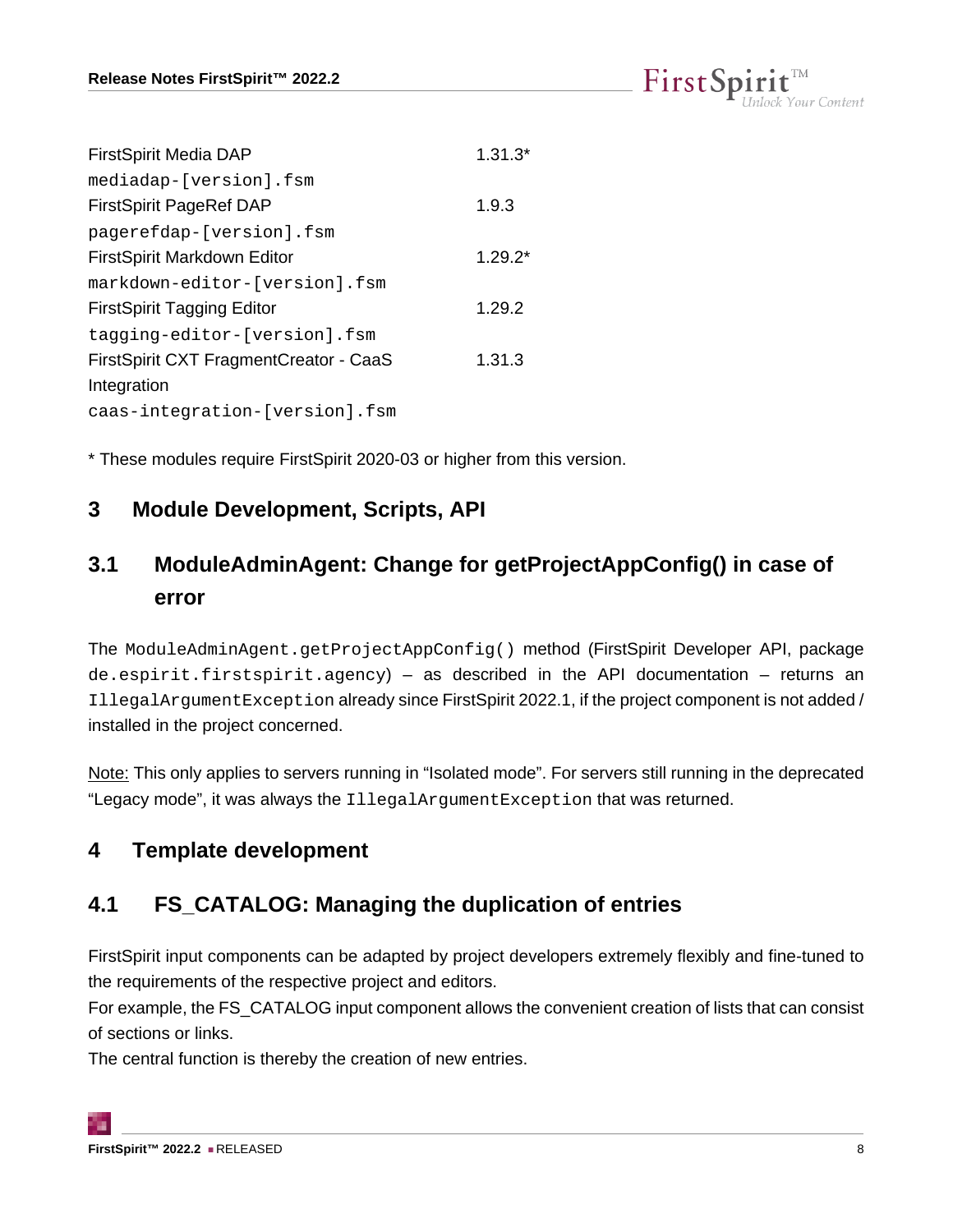This function can be managed using a specific rule definition, namely via the NEW property. In the past, this property was also the basis for the "Duplicate" function, which can be executed in the FirstSpirit ContentCreator in the form via icon:

FirstSpir

 $\prod_{\text{Inlock Your Content}}$ 

| <b>Edit contents</b>       | ? X                                                                                                                                                                                                                                                     |
|----------------------------|---------------------------------------------------------------------------------------------------------------------------------------------------------------------------------------------------------------------------------------------------------|
| $\equiv$ interesting facts | $EN \vee$                                                                                                                                                                                                                                               |
| Tagline                    | security                                                                                                                                                                                                                                                |
| Headline                   | Smart Living protects you from intrusions!                                                                                                                                                                                                              |
| Text                       | -- Format -- $\vee$ -- Styles -- $\vee$ $\otimes$ B I<br>$Q_2$<br>$\Xi$ n<br>After a steady increase in recent years, the<br>number of burglaries has declined<br>compared to last year. This is not least due<br>to the increase of private used smart |
| Counter                    | Break-ins according to polic <sup>Q</sup> <b>D</b><br>Number: 97504<br>Protected with smart systems<br>Number: 1425                                                                                                                                     |
| <b>Save</b>                | Close<br>h                                                                                                                                                                                                                                              |

in the FirstSpirit SiteArchitect via context menu:



Until now, the functions "New"and "Duplicate" could only be activated or deactivated together. With the latest release the functions "New" and "Duplicate" can now be controlled separately using the new property COPY: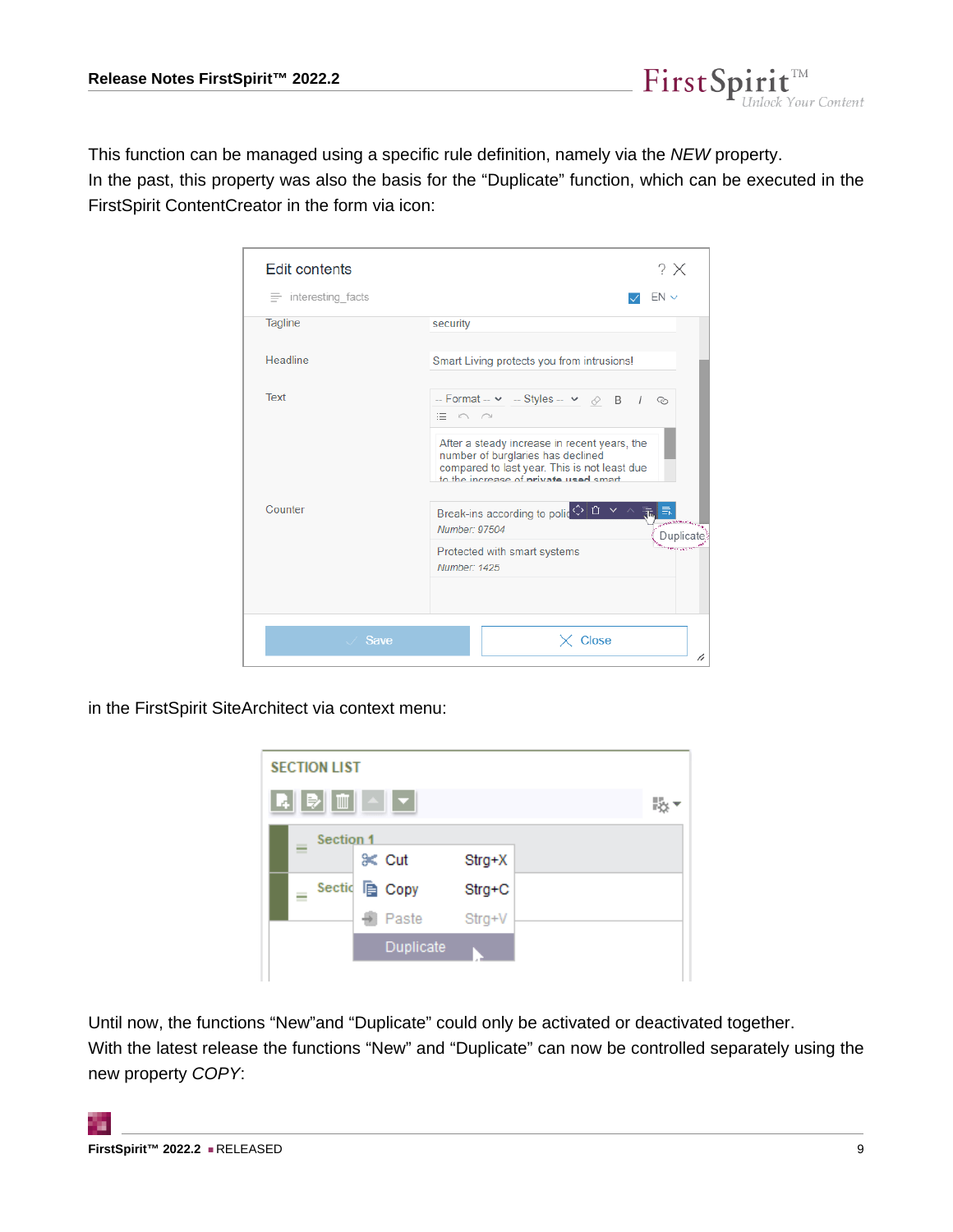

**PROPERTY name="COPY"**

For reasons of compatibility, COPY takes the status of NEW into account unless there is an explicit definition for COPY.

To make "Duplicate" possible, but not "New", COPY must be activated explicitly, NEW must be deactivated, e.g.:

```
<RULES>
     <RULE>
         <WITH>
              <TRUE/>
         </WITH>
         <DO>
              <PROPERTY name="COPY" source="catalog"/>
              <NOT>
                   <PROPERTY name="NEW" source="catalog"/>
              </NOT>
         </DO>
     </RULE>
</RULES>
```
Note: the icons in the preview (EasyEdit icons) cannot be influenced with rules. The Tailored UI functionality can be used to categorically prohibit the duplication in the preview.

For more information, see:

- FS\_CATALOG: [https://docs.e-spirit.com/odfs/template-develo/forms/input-component/](https://docs.e-spirit.com/odfs/template-develo/forms/input-component/catalog/index.html) [catalog/index.html](https://docs.e-spirit.com/odfs/template-develo/forms/input-component/catalog/index.html)
- COPY property: [https://docs.e-spirit.com/odfs/template-develo/rules/form-properties/property](https://docs.e-spirit.com/odfs/template-develo/rules/form-properties/property-cop/index.html)[cop/index.html](https://docs.e-spirit.com/odfs/template-develo/rules/form-properties/property-cop/index.html)
- Tailored UI: [https://docs.e-spirit.com/odfs/template-develo/contentcreator/customization/](https://docs.e-spirit.com/odfs/template-develo/contentcreator/customization/standard-functi/index.html) [standard-functi/index.html](https://docs.e-spirit.com/odfs/template-develo/contentcreator/customization/standard-functi/index.html)

### <span id="page-9-0"></span>**4.2 JSON: Debugging of unresolvable references**

Unresolvable references during the JSON generation now lead to WARN level log messages.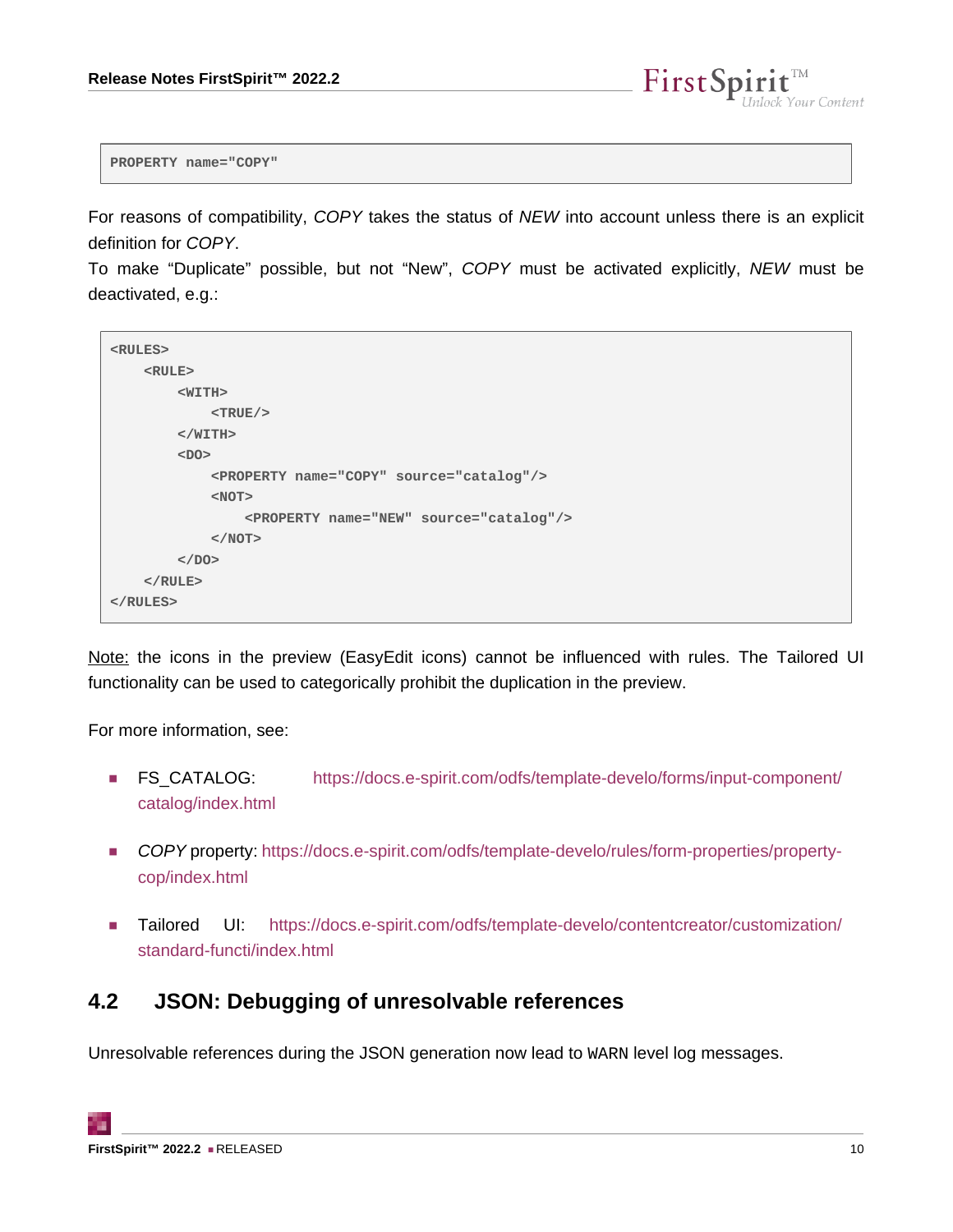For example, this is the case when a linked medium cannot be accessed in the release state because it was never released or the parent chain of the medium contains a folder that was never released.

FirstSpi

ck Your Content

Example:

**WARN 24.01.2022 14:26:24.248{g-node=850537} (de.espirit.firstspirit.generate. SiteProduction): Reference 'xyz' [type=MEDIASTORE\_LEAF] is set but not accessible! It may have been deleted or is not correctly released.**

### <span id="page-10-0"></span>**5 Deprecations**

For e-Spirit, an important goal in software development is to avoid introducing incompatibilities and migration expenditures related to updating from one FirstSpirit release to the next as much as possible or to compensate for these within the software. FirstSpirit updates should generally be deployable with little effort or able to be carried out in a fully automated fashion.

However - not least in order to ensure maintainability and to future-proof the software - e-Spirit cannot fully avoid replacing existing functionality with new mechanisms. In the future, functionality that will be removed from the software will be listed in this section, including the date at which time the functionality will be removed.

| <b>Functionality</b>                                                    | Deprecated as of | Will be removed/<br>Was removed as of |
|-------------------------------------------------------------------------|------------------|---------------------------------------|
| Input component CMS_INPUT_CONTENTAREALIST                               | 5.2R3            |                                       |
| Input component CMS_INPUT_CONTENTLIST                                   | 5.2R3            |                                       |
| Input component CMS_INPUT_FILE                                          | 5.2R3            |                                       |
| Input component CMS_INPUT_LINKLIST                                      | 5.2R3            |                                       |
| Input component CMS_INPUT_OBJECTCHOOSER                                 | 5.2R3            |                                       |
| Input component CMS_INPUT_PAGEREF                                       | 5.2R3            |                                       |
| Input component CMS_INPUT_PICTURE                                       | 5.2R3            |                                       |
| Input component CMS_INPUT_TABLIST                                       | 5.2R3            |                                       |
| FirstSpirit Developer API:<br>de.espirit.firstspirit.agency.GroupsAgent | 5.2R15           |                                       |
|                                                                         |                  |                                       |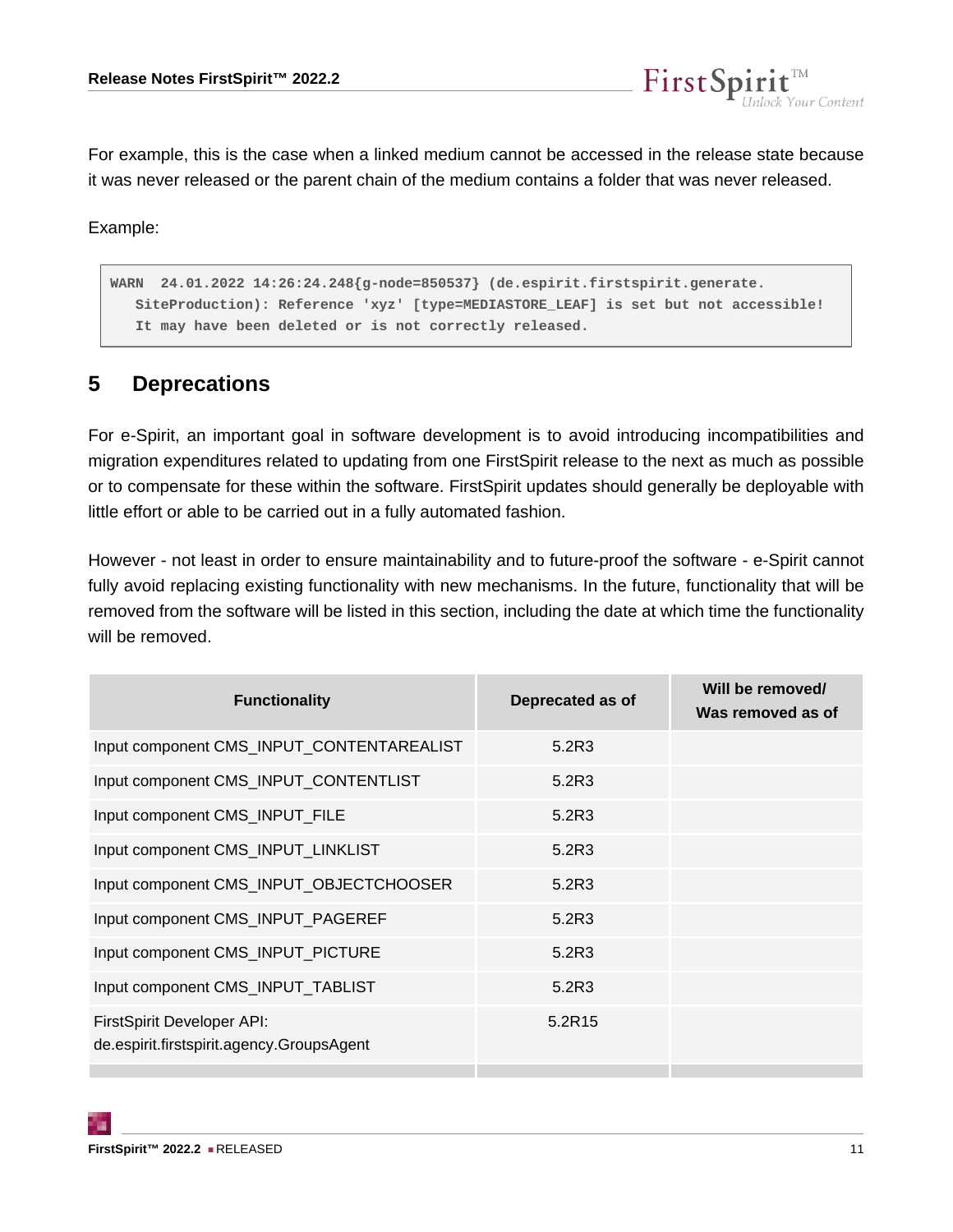

| <b>Functionality</b>                                                                                                         | Deprecated as of | Will be removed/<br>Was removed as of |
|------------------------------------------------------------------------------------------------------------------------------|------------------|---------------------------------------|
| FirstSpirit Access API: delete<br>(de.espirit.firstspirit.access.AccessUtil)                                                 | 5.2R18           |                                       |
| FirstSpirit Access API: release<br>(de.espirit.firstspirit.access.AccessUtil)                                                | 2018-06          |                                       |
| FirstSpirit Developer API: getLastLoginAsDate<br>(de.espirit.firstspirit.agency.UserStatisticsAgent)                         | 2018-07          |                                       |
| FirstSpirit Developer API:<br>remainingDurationOfCurrentStageInMillis<br>(de.espirit.firstspirit.server.MaintenanceModeInfo) | 2018-07          |                                       |
| FirstSpirit Developer API:<br>getStartingTimeOfStageAsDate<br>(de.espirit.firstspirit.server.MaintenanceModeInfo)            | 2018-07          |                                       |
| FirstSpirit Access API:<br>getSelectedWebserverConfiguration<br>(de.espirit.firstspirit.access.serverConfiguration)          | 2018-10          |                                       |
| FirstSpirit Access API:<br>setSelectedWebserverConfiguration<br>(de.espirit.firstspirit.access.serverConfiguration)          | 2018-10          |                                       |
| FirstSpirit Access API: getSelectedWebServer<br>(de.espirit.firstspirit.access.project.Project)                              | 2018-10          |                                       |
| FirstSpirit Access API: setSelectedWebServer<br>(de.espirit.firstspirit.access.project.Project)                              | 2018-10          |                                       |
| FirstSpirit Developer API:<br>getLostAndFoundStoreNodes();<br>(de.espirit.firstspirit.feature.FeatureInstallResult)          | 2018-10          |                                       |
| FirstSpirit Developer API: getDeletedStoreNodes();<br>(de.espirit.firstspirit.feature.FeatureInstallResult)                  | 2018-10          |                                       |
| FirstSpirit Access API:<br>de.espirit.firstspirit.access.store.Previewable                                                   | 2019-01          |                                       |
| WebSphere Application Server support for FirstSpirit                                                                         | 2019-05          |                                       |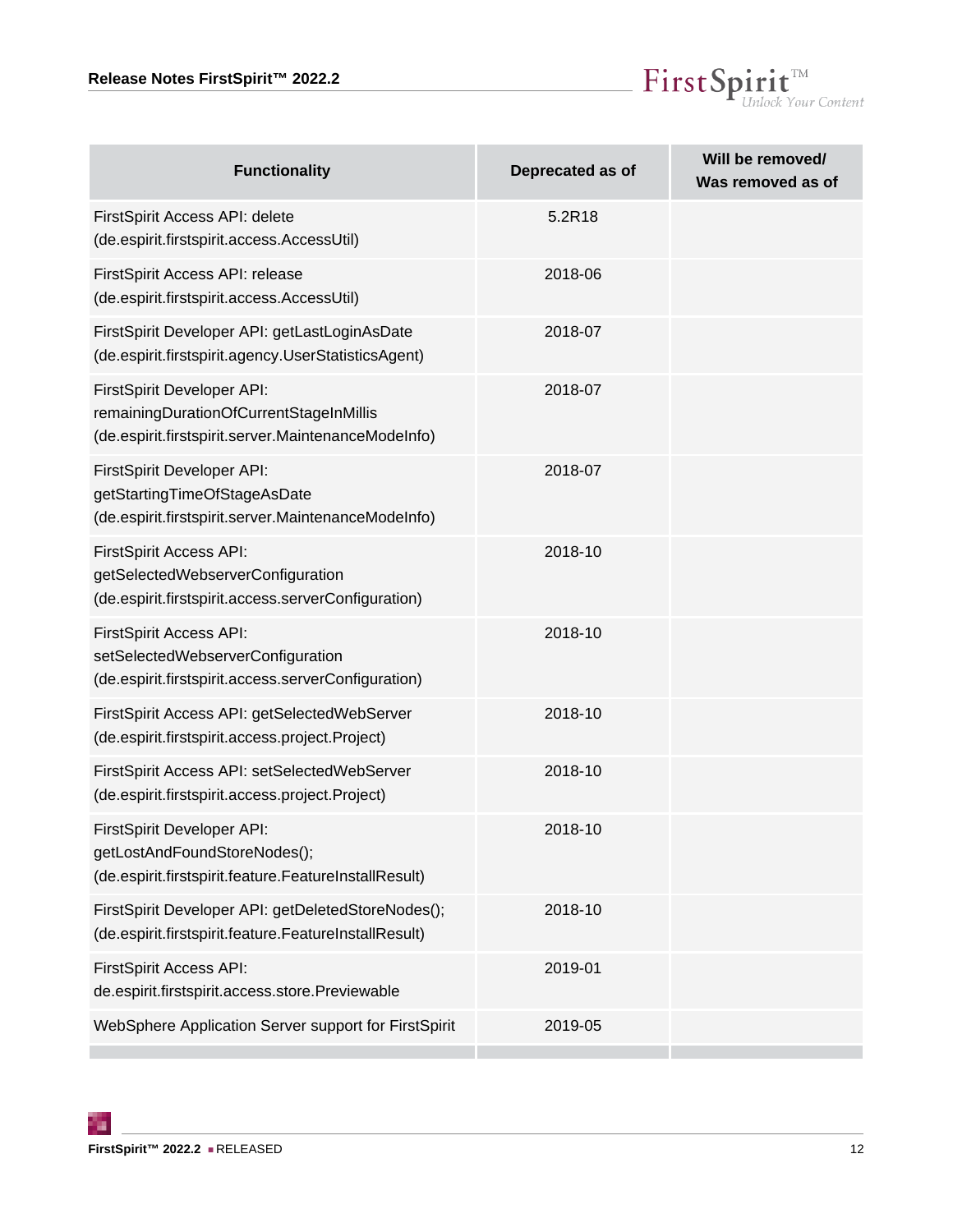

| <b>Functionality</b>                                                                                   | Deprecated as of | Will be removed/<br>Was removed as of |
|--------------------------------------------------------------------------------------------------------|------------------|---------------------------------------|
| Legacy mode for the FirstSpirit server and module<br>development                                       | 2019-06          |                                       |
| Control files for Windows and Linux operating systems<br>(old)                                         | 2020-08          | February 2021                         |
| Database layer for Oracle Database 11g/12c                                                             | 2020-12          |                                       |
| FirstSpirit Developer API:<br>redirectTemplateLogToDefaultLog() (Interface<br>RenderingAgent.Renderer) | 2021-05          |                                       |

### <span id="page-12-0"></span>**6 Overview**

<span id="page-12-4"></span><span id="page-12-3"></span><span id="page-12-2"></span><span id="page-12-1"></span>

| ID                                                                        | <b>Description</b>                                                                                                                                                                                                                                                         | <b>Categories</b>                                  |
|---------------------------------------------------------------------------|----------------------------------------------------------------------------------------------------------------------------------------------------------------------------------------------------------------------------------------------------------------------------|----------------------------------------------------|
| CORE-14023<br>CORE-14137<br>CORE-14138<br>CORE-14140<br><b>CORE-14144</b> | With the latest release, the monitoring for web applications and web Debugging, FirstSpirit<br>servers has been expanded.<br>Further information can be found in chapter "Administration: Health<br>state: Expansions for web applications and web servers".               | Administrator, Monitoring                          |
| CORE-14052                                                                | In FS_CATALOG components, the creation and duplication of ContentCreator,<br>entries can now be activated or deactivated separately.<br>Further information can be found in chapter "Template development: Components<br>FS_CATALOG: Managing the duplication of entries". | Developer, Dynamic<br>Forms, Editor, Input         |
| CORE-14058                                                                | Unresolvable references during the JSON generation now lead to Debugging, Developer,<br>WARN level log messages.<br>Further information can be found in chapter "Template development:<br>JSON: Debugging of unresolvable references".                                     | Generation, Release,<br>Support for JSON           |
| CORE-14099                                                                | Fallback for language-dependent media without content<br>Further information can be found in chapter "Administration:<br>Fallback for language-dependent media without content".                                                                                           | FirstSpirit Administrator,<br>Media, ServerManager |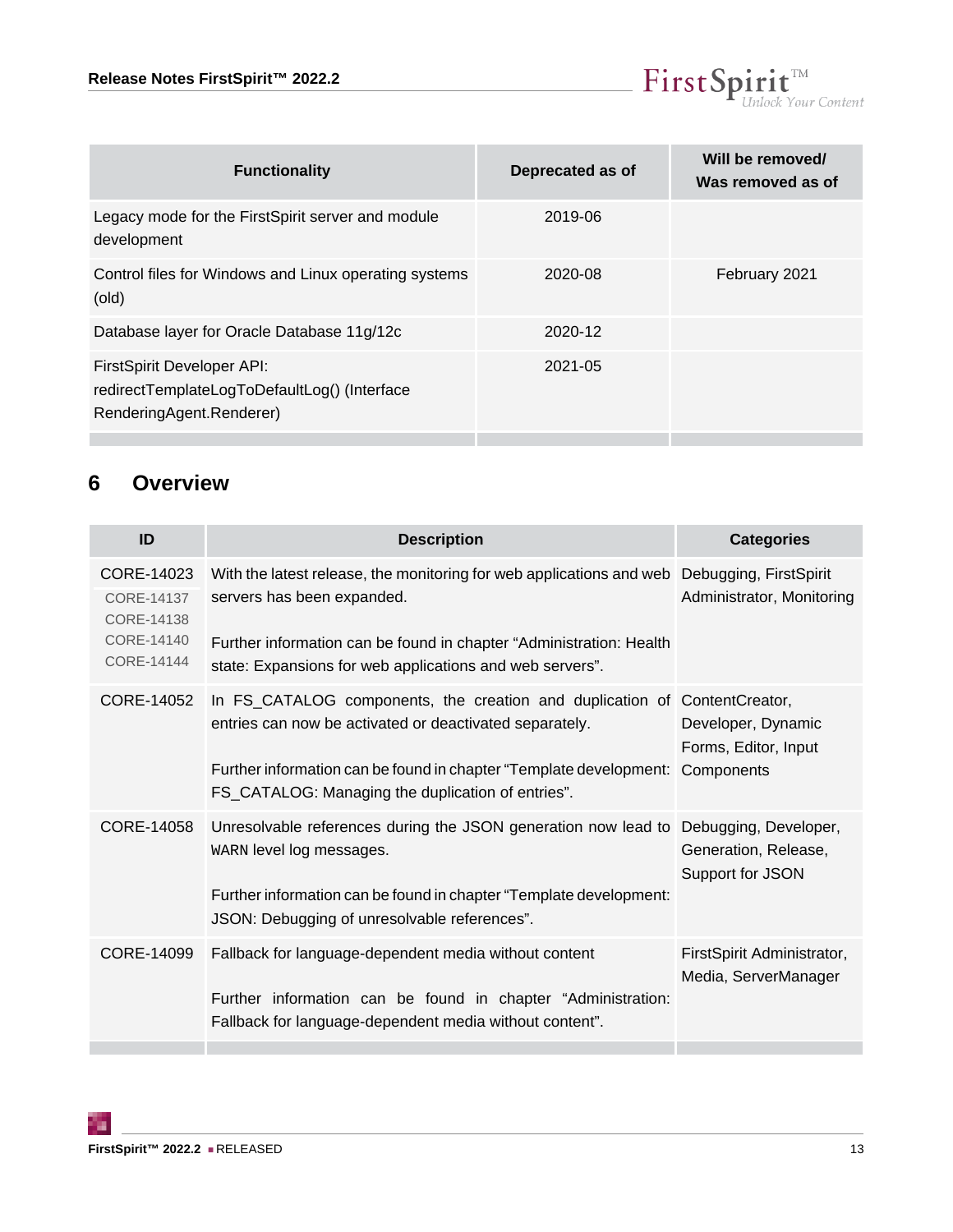

<span id="page-13-5"></span><span id="page-13-4"></span><span id="page-13-1"></span><span id="page-13-0"></span>

| ID                | <b>Description</b>                                                                                                                                                                                                                                                                                                                                                                                                                                                                                                                                                 | <b>Categories</b>                                                                                         |
|-------------------|--------------------------------------------------------------------------------------------------------------------------------------------------------------------------------------------------------------------------------------------------------------------------------------------------------------------------------------------------------------------------------------------------------------------------------------------------------------------------------------------------------------------------------------------------------------------|-----------------------------------------------------------------------------------------------------------|
| CORE-14132        | An error has been corrected, which, in case of invalid user settings Editor, FirstSpirit<br>(system_properties file) could lead in vary rare cases to that the Administrator, FirstSpirit<br>FirstSpirit start page is no longer displayed for the corresponding home page<br>users.                                                                                                                                                                                                                                                                               |                                                                                                           |
| CORE-14135        | Errors in schedules that cause a FATAL message to be Debugging, FirstSpirit<br>logged (e.g., Beanshell scripts with invalid syntax or a Administrator, Health<br>java.langRuntimeException) now no longer cause the server Center, Monitoring,<br>to be classified in the ServerMonitoring or in the MBean ServerMonitoring, Tasks<br>HealthManager as degraded.                                                                                                                                                                                                   |                                                                                                           |
| CORE-14145        | An error has been fixed which, in very rare cases, could cause the FirstSpirit Administrator<br>FirstSpirit Server to no longer be accessible due to locks in the<br>Streaming Manager (regulates the data flow).                                                                                                                                                                                                                                                                                                                                                  |                                                                                                           |
| CORE-14155        | With FirstSpirit 2022.1, the setting of the "Automatic cropping ContentCreator,<br>enabled by default" checkbox of the "FS Image Recognition - AWS Developer, FirstSpirit<br>Connector" service of the "FirstSpirit Image Recognition" module Administrator, Media,<br>was not evaluated correctly: when this checkbox was activated Modules<br>and the project component "FS Image Recognition - Configuration"<br>was not installed for the respective project, images were no<br>longer cropped automatically when uploading. This error has been<br>corrected. |                                                                                                           |
| CORE-14159        | FirstSpirit Content Experience Tools: Latest module versions<br>Further information can be found in chapter "FirstSpirit Content FirstSpirit Content<br>Experience Tools (CXT): Latest module versions".                                                                                                                                                                                                                                                                                                                                                           | Developer, FirstSpirit<br>Administrator,<br>Experience Tools (CXT),<br>FragmentCreator,<br><b>Modules</b> |
| <b>CORE-14177</b> | The ModuleAdminAgent.getProjectAppConfig() method Developer, FirstSpirit<br>(FirstSpirit<br>Developer<br>API,<br>de.espirit.firstspirit.agency)<br>returns<br>now<br>IllegalArgumentException if the project component is not Modules<br>added / installed in the project in question.<br>Further<br>information<br>found<br>"Module<br>be<br>chapter<br>can<br>in<br>Development, Scripts, API: ModuleAdminAgent: Change for<br>getProjectAppConfig() in case of error".                                                                                          | package   API, Isolated mode,<br>an Module development,                                                   |
|                   |                                                                                                                                                                                                                                                                                                                                                                                                                                                                                                                                                                    |                                                                                                           |

<span id="page-13-3"></span><span id="page-13-2"></span>τ.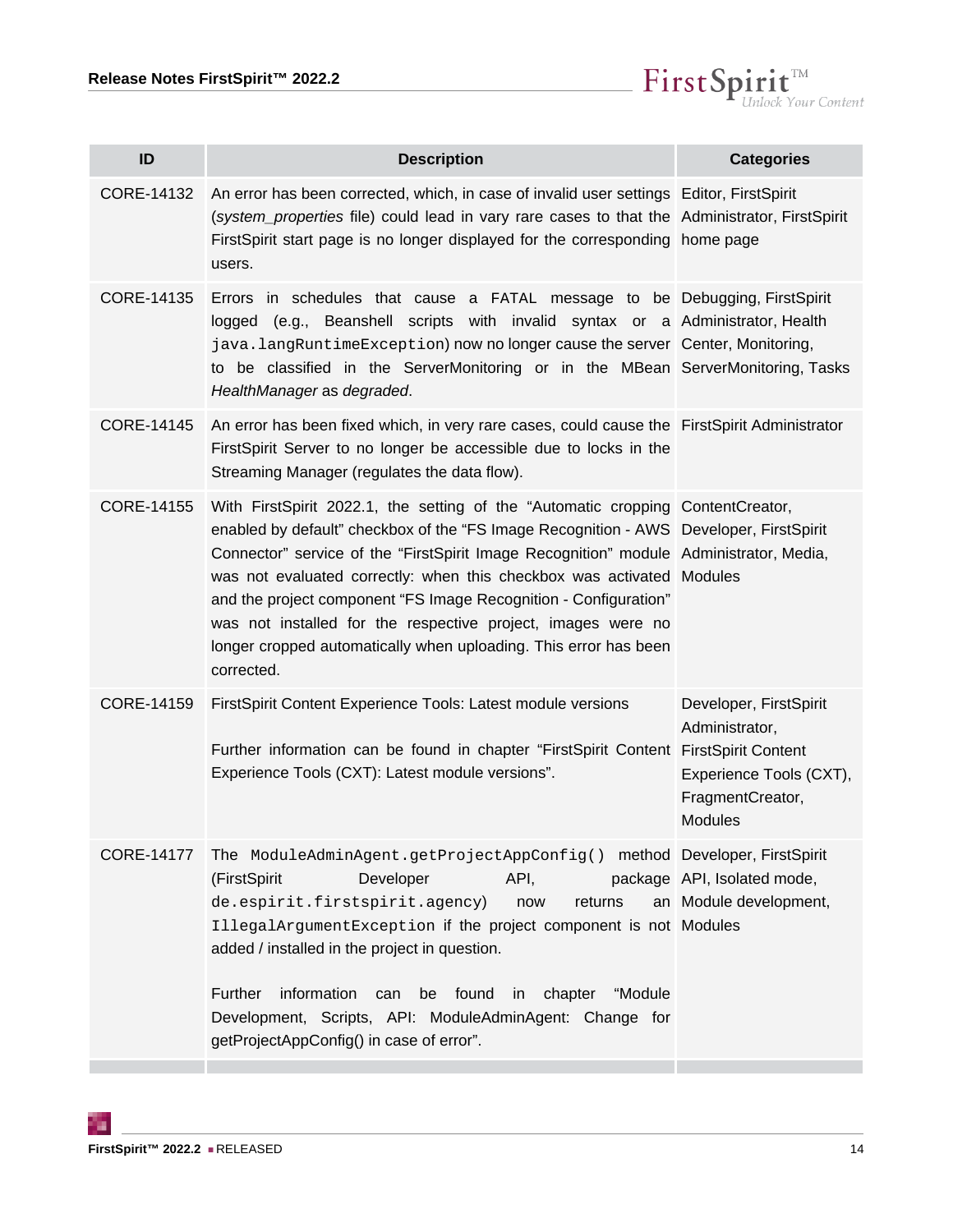$\label{eq: 3.1} First \textbf{Split}_{\textit{Unlock Your Content}}^{\textit{TM}}$ 

<span id="page-14-3"></span><span id="page-14-2"></span>

| ID                   | <b>Description</b>                                                                                                                                                                                                                                                                                                                                                                                                                                                                                                                                                                                | <b>Categories</b>                 |
|----------------------|---------------------------------------------------------------------------------------------------------------------------------------------------------------------------------------------------------------------------------------------------------------------------------------------------------------------------------------------------------------------------------------------------------------------------------------------------------------------------------------------------------------------------------------------------------------------------------------------------|-----------------------------------|
| CXT-2492<br>CXT-2493 | With the use or rules in the FirstSpirit ContentCreator ContentCreator,<br>CMS_INPUT_DATE,<br>not<br>all tags<br>for<br><b>ADD</b><br>and<br>GREATER_THAN). Forms, Input<br>correctly<br>(specifically<br>Furthermore, during a ValueService implementation (package Components<br>de.espirit.firstspirit.service.value,<br>FirstSpirit<br>Developer API), values from a CMS_INPUT_DATE input<br>component are now used correctly again.                                                                                                                                                          | were evaluated Developer, Dynamic |
| CXT-2501             | The repeated executing of the functions "Convert menu item ContentCreator, Editor,<br>to page" or "Convert page to menu item" successively is now Performance<br>prevented.<br>In the past, this could lead to that undesired higher-ranking menu<br>levels were deleted, for example, when the view (specifically in the<br>case of a slow Internet connection) could not be updated in a timely<br>manner.<br>Now, a corresponding error message is displayed instead ("The<br>element has been changed since the last refresh. Changes cannot<br>be saved.") and the function is not executed. |                                   |
| CXT-2512             | If an editor has no permissions for a subsection of a project, in rare Content Creator,<br>cases this could lead to the project not being able to be opened in Developer, Permissions<br>the FirstSpirit ContentCreator. Instead, a 500 error was displayed.<br>Now the AccessSecurityException responsible for this is<br>handled accordingly, the ContentCreator can be opened and the<br>permissions are evaluated correctly.                                                                                                                                                                  |                                   |

# <span id="page-14-4"></span><span id="page-14-0"></span>**7 Categories**

# <span id="page-14-1"></span>**7.1 Tasks**

| ID | <b>Description</b>                                                                                                                                                                                                                                                            |
|----|-------------------------------------------------------------------------------------------------------------------------------------------------------------------------------------------------------------------------------------------------------------------------------|
|    | CORE-14135 Errors in schedules that cause a FATAL message to be logged (e.g., Beanshell scripts with<br>invalid syntax or a java. langRuntimeException) now no longer cause the server to be<br>classified in the ServerMonitoring or in the MBean HealthManager as degraded. |
|    |                                                                                                                                                                                                                                                                               |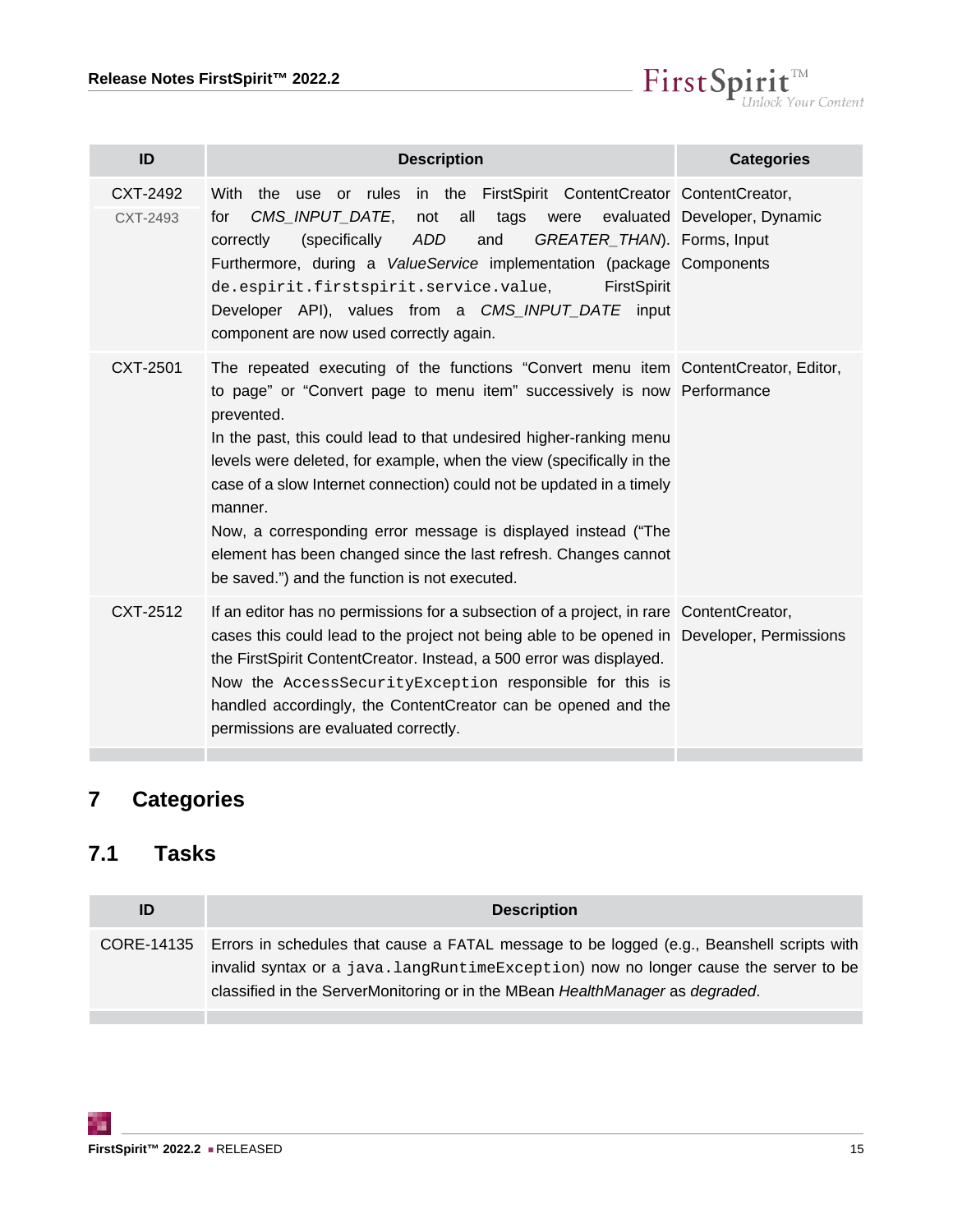

### <span id="page-15-0"></span>**7.2 ContentCreator**

| ID         | <b>Description</b>                                                                                                                                                                                                                                                                                                                                                                                                                                                                   |
|------------|--------------------------------------------------------------------------------------------------------------------------------------------------------------------------------------------------------------------------------------------------------------------------------------------------------------------------------------------------------------------------------------------------------------------------------------------------------------------------------------|
| CORE-14052 | In FS_CATALOG components, the creation and duplication of entries can now be activated or<br>deactivated separately.                                                                                                                                                                                                                                                                                                                                                                 |
|            | Further information can be found in chapter "Template development: FS_CATALOG: Managing<br>the duplication of entries".                                                                                                                                                                                                                                                                                                                                                              |
| CORE-14155 | With FirstSpirit 2022.1, the setting of the "Automatic cropping enabled by default" checkbox of<br>the "FS Image Recognition - AWS Connector" service of the "FirstSpirit Image Recognition"<br>module was not evaluated correctly: when this checkbox was activated and the project<br>component "FS Image Recognition - Configuration" was not installed for the respective project,<br>images were no longer cropped automatically when uploading. This error has been corrected. |
| CXT-2492   | With the use or rules in the FirstSpirit ContentCreator for CMS_INPUT_DATE, not all                                                                                                                                                                                                                                                                                                                                                                                                  |
| CXT-2493   | tags were evaluated correctly (specifically ADD and GREATER_THAN). Furthermore, during<br>a ValueService implementation (package de.espirit.firstspirit.service.value,<br>FirstSpirit Developer API), values from a CMS_INPUT_DATE input component are now used<br>correctly again.                                                                                                                                                                                                  |
| CXT-2501   | The repeated executing of the functions "Convert menu item to page" or "Convert page to menu<br>item" successively is now prevented.                                                                                                                                                                                                                                                                                                                                                 |
|            | In the past, this could lead to that undesired higher-ranking menu levels were deleted, for<br>example, when the view (specifically in the case of a slow Internet connection) could not be<br>updated in a timely manner.                                                                                                                                                                                                                                                           |
|            | Now, a corresponding error message is displayed instead ("The element has been changed<br>since the last refresh. Changes cannot be saved.") and the function is not executed.                                                                                                                                                                                                                                                                                                       |
| CXT-2512   | If an editor has no permissions for a subsection of a project, in rare cases this could lead to<br>the project not being able to be opened in the FirstSpirit ContentCreator. Instead, a 500 error<br>was displayed.                                                                                                                                                                                                                                                                 |
|            | Now the AccessSecurityException responsible for this is handled accordingly, the<br>ContentCreator can be opened and the permissions are evaluated correctly.                                                                                                                                                                                                                                                                                                                        |

# <span id="page-15-1"></span>**7.3 Debugging**

| ID | <b>Description</b>                                                                                         |
|----|------------------------------------------------------------------------------------------------------------|
|    | CORE-14023 With the latest release, the monitoring for web applications and web servers has been expanded. |
|    |                                                                                                            |

τ.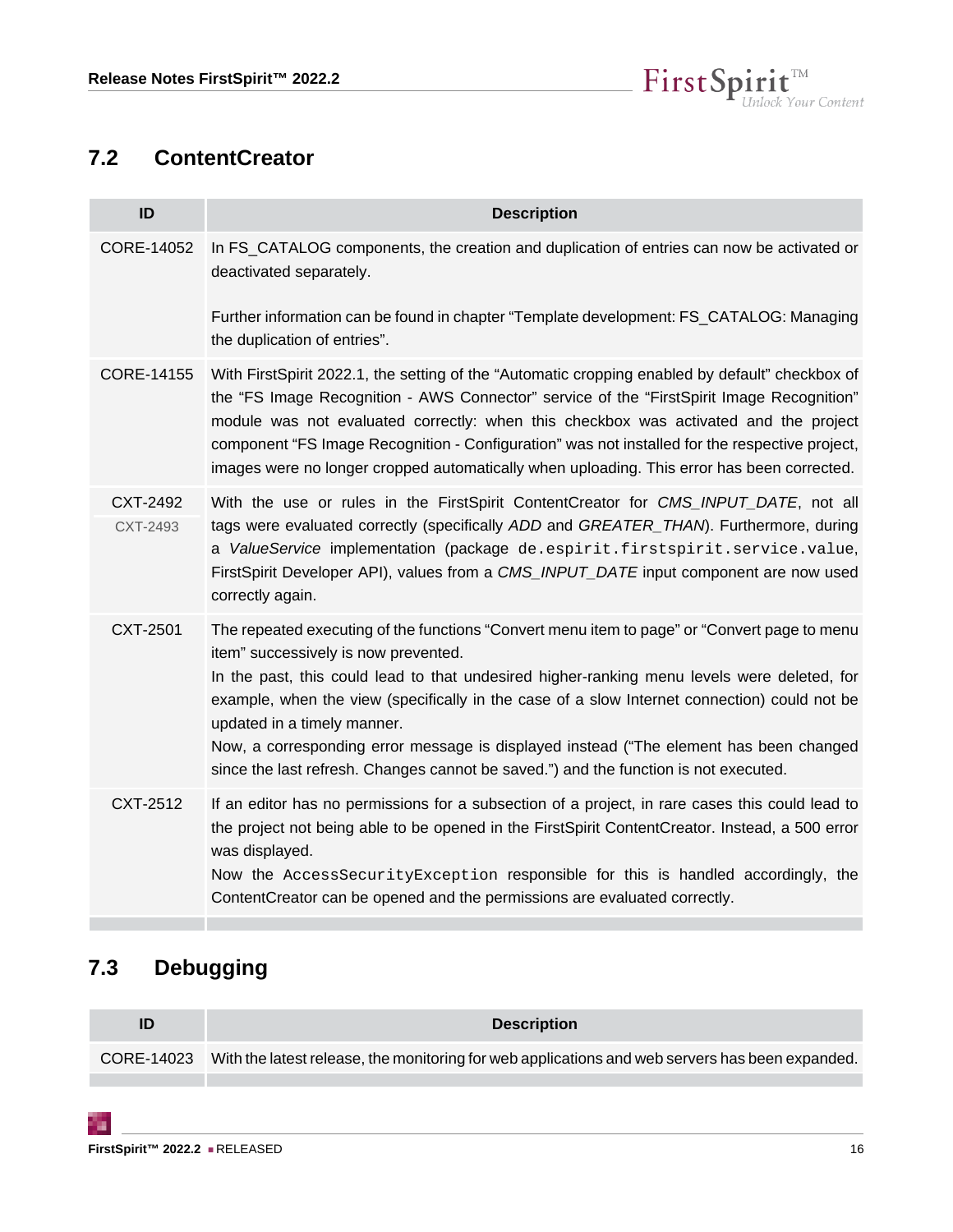

| ID                                                   | <b>Description</b>                                                                                                                                                                                                                                                  |
|------------------------------------------------------|---------------------------------------------------------------------------------------------------------------------------------------------------------------------------------------------------------------------------------------------------------------------|
| CORE-14137<br>CORE-14138<br>CORE-14140<br>CORE-14144 | Further information can be found in chapter "Administration: Health state: Expansions for web<br>applications and web servers".                                                                                                                                     |
| CORE-14058                                           | Unresolvable references during the JSON generation now lead to WARN level log messages.<br>Further information can be found in chapter "Template development: JSON: Debugging of<br>unresolvable references".                                                       |
| CORE-14135                                           | Errors in schedules that cause a FATAL message to be logged (e.g., Beanshell scripts with<br>invalid syntax or a $java.langRuntimeException)$ now no longer cause the server to be<br>classified in the ServerMonitoring or in the MBean HealthManager as degraded. |

# <span id="page-16-0"></span>**7.4 Dynamic Forms**

| ID                   | <b>Description</b>                                                                                                                                                                                                                                                                                                                                                         |
|----------------------|----------------------------------------------------------------------------------------------------------------------------------------------------------------------------------------------------------------------------------------------------------------------------------------------------------------------------------------------------------------------------|
| CORE-14052           | In FS_CATALOG components, the creation and duplication of entries can now be activated or<br>deactivated separately.<br>Further information can be found in chapter "Template development: FS CATALOG: Managing<br>the duplication of entries".                                                                                                                            |
| CXT-2492<br>CXT-2493 | With the use or rules in the FirstSpirit ContentCreator for CMS_INPUT_DATE, not all<br>tags were evaluated correctly (specifically ADD and GREATER_THAN). Furthermore, during<br>a ValueService implementation (package de.espirit.firstspirit.service.value,<br>FirstSpirit Developer API), values from a CMS_INPUT_DATE input component are now used<br>correctly again. |

# <span id="page-16-1"></span>**7.5 Input Components**

| CORE-14052 In FS_CATALOG components, the creation and duplication of entries can now be activated or |
|------------------------------------------------------------------------------------------------------|
|                                                                                                      |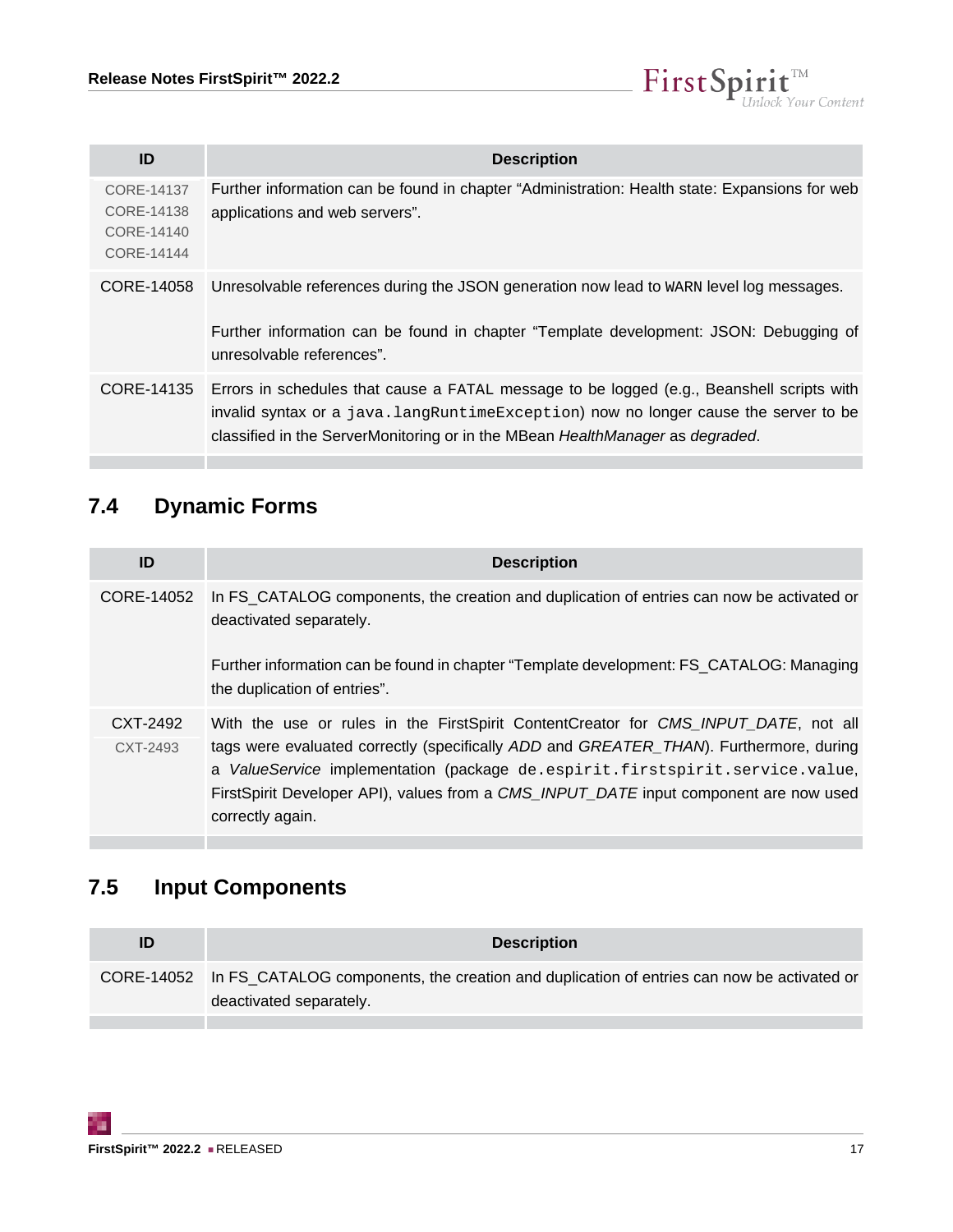

| ID                   | <b>Description</b>                                                                                                                                                                                                                                                                                                                                                         |
|----------------------|----------------------------------------------------------------------------------------------------------------------------------------------------------------------------------------------------------------------------------------------------------------------------------------------------------------------------------------------------------------------------|
|                      | Further information can be found in chapter "Template development: FS_CATALOG: Managing<br>the duplication of entries".                                                                                                                                                                                                                                                    |
| CXT-2492<br>CXT-2493 | With the use or rules in the FirstSpirit ContentCreator for CMS_INPUT_DATE, not all<br>tags were evaluated correctly (specifically ADD and GREATER_THAN). Furthermore, during<br>a ValueService implementation (package de.espirit.firstspirit.service.value,<br>FirstSpirit Developer API), values from a CMS_INPUT_DATE input component are now used<br>correctly again. |

# <span id="page-17-0"></span>**7.6 Developer**

| ID                | <b>Description</b>                                                                                                                                                                                                                                                                                                                                                                                                                                                                   |
|-------------------|--------------------------------------------------------------------------------------------------------------------------------------------------------------------------------------------------------------------------------------------------------------------------------------------------------------------------------------------------------------------------------------------------------------------------------------------------------------------------------------|
| CORE-14052        | In FS_CATALOG components, the creation and duplication of entries can now be activated or<br>deactivated separately.                                                                                                                                                                                                                                                                                                                                                                 |
|                   | Further information can be found in chapter "Template development: FS_CATALOG: Managing<br>the duplication of entries".                                                                                                                                                                                                                                                                                                                                                              |
| CORE-14058        | Unresolvable references during the JSON generation now lead to WARN level log messages.                                                                                                                                                                                                                                                                                                                                                                                              |
|                   | Further information can be found in chapter "Template development: JSON: Debugging of<br>unresolvable references".                                                                                                                                                                                                                                                                                                                                                                   |
| CORE-14155        | With FirstSpirit 2022.1, the setting of the "Automatic cropping enabled by default" checkbox of<br>the "FS Image Recognition - AWS Connector" service of the "FirstSpirit Image Recognition"<br>module was not evaluated correctly: when this checkbox was activated and the project<br>component "FS Image Recognition - Configuration" was not installed for the respective project,<br>images were no longer cropped automatically when uploading. This error has been corrected. |
| CORE-14159        | FirstSpirit Content Experience Tools: Latest module versions                                                                                                                                                                                                                                                                                                                                                                                                                         |
|                   | Further information can be found in chapter "FirstSpirit Content Experience Tools (CXT): Latest<br>module versions".                                                                                                                                                                                                                                                                                                                                                                 |
| <b>CORE-14177</b> | method<br>(FirstSpirit<br>Developer<br>ModuleAdminAgent.getProjectAppConfig()<br>The<br>API,<br>package<br>de.espirit.firstspirit.agency)<br>now<br>returns<br>an<br>IllegalArgumentException if the project component is not added / installed in the project<br>in question.                                                                                                                                                                                                       |
|                   |                                                                                                                                                                                                                                                                                                                                                                                                                                                                                      |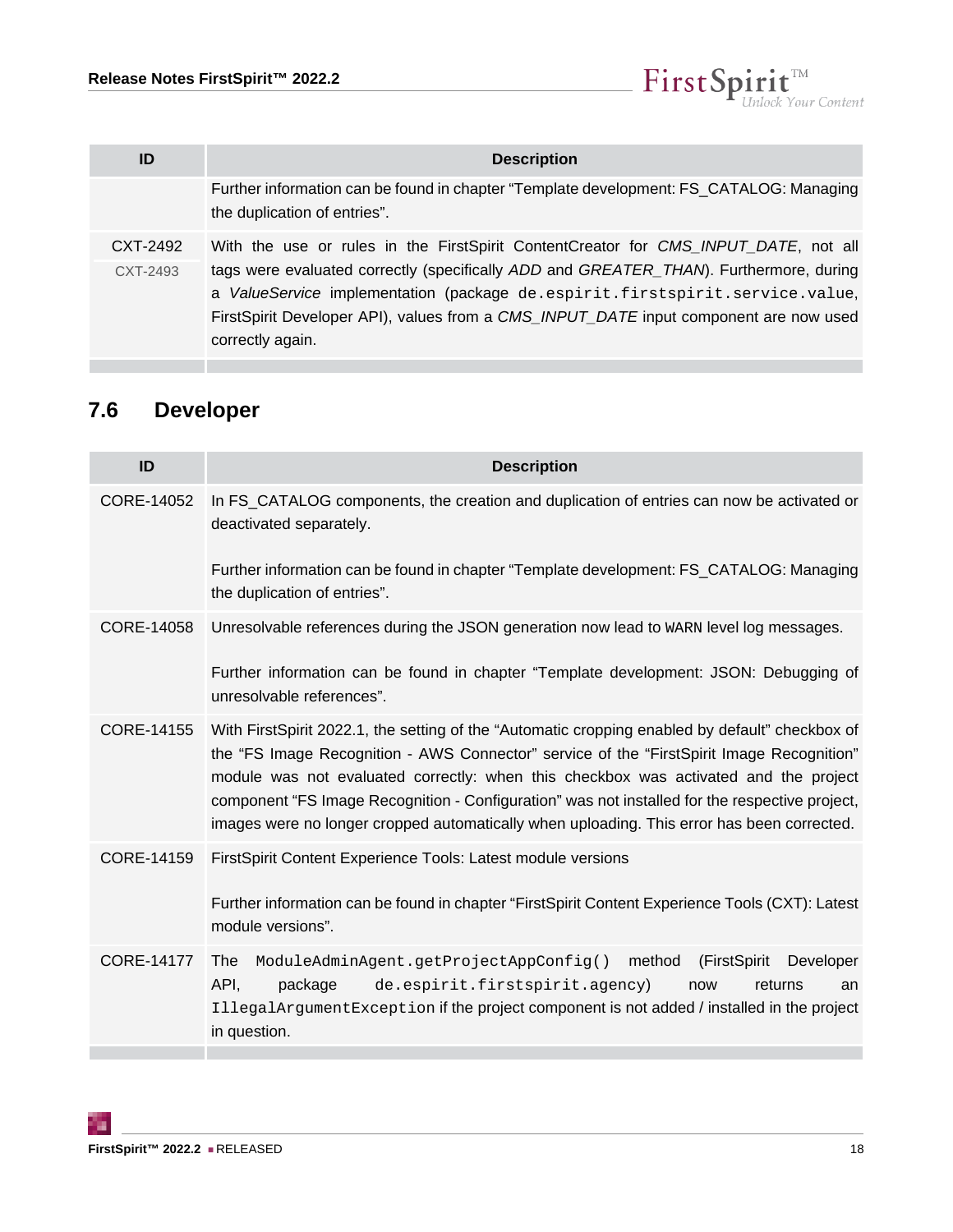$\textbf{FirstSplit}_{\textit{Unlock Your Content}}^{\textit{TM}}$ 

| ID                   | <b>Description</b>                                                                                                                                                                                                                                                                                                                                                                    |
|----------------------|---------------------------------------------------------------------------------------------------------------------------------------------------------------------------------------------------------------------------------------------------------------------------------------------------------------------------------------------------------------------------------------|
|                      | Further information can be found in chapter "Module Development, Scripts, API:<br>ModuleAdminAgent: Change for getProjectAppConfig() in case of error".                                                                                                                                                                                                                               |
| CXT-2492<br>CXT-2493 | With the use or rules in the FirstSpirit ContentCreator for CMS_INPUT_DATE, not all<br>tags were evaluated correctly (specifically ADD and GREATER_THAN). Furthermore, during<br>a ValueService implementation (package de.espirit.firstspirit.service.value,<br>FirstSpirit Developer API), values from a CMS_INPUT_DATE input component are now used<br>correctly again.            |
| CXT-2512             | If an editor has no permissions for a subsection of a project, in rare cases this could lead to<br>the project not being able to be opened in the FirstSpirit ContentCreator. Instead, a 500 error<br>was displayed.<br>Now the AccessSecurityException responsible for this is handled accordingly, the<br>ContentCreator can be opened and the permissions are evaluated correctly. |

# <span id="page-18-0"></span>**7.7 FirstSpirit Content Experience Tools (CXT)**

| ID | <b>Description</b>                                                                                                   |
|----|----------------------------------------------------------------------------------------------------------------------|
|    | CORE-14159 FirstSpirit Content Experience Tools: Latest module versions                                              |
|    | Further information can be found in chapter "FirstSpirit Content Experience Tools (CXT): Latest<br>module versions". |

# <span id="page-18-1"></span>**7.8 FirstSpirit home page**

| CORE-14132 An error has been corrected, which, in case of invalid user settings (system_properties file)<br>could lead in vary rare cases to that the First Spirit start page is no longer displayed for the<br>corresponding users. |  |
|--------------------------------------------------------------------------------------------------------------------------------------------------------------------------------------------------------------------------------------|--|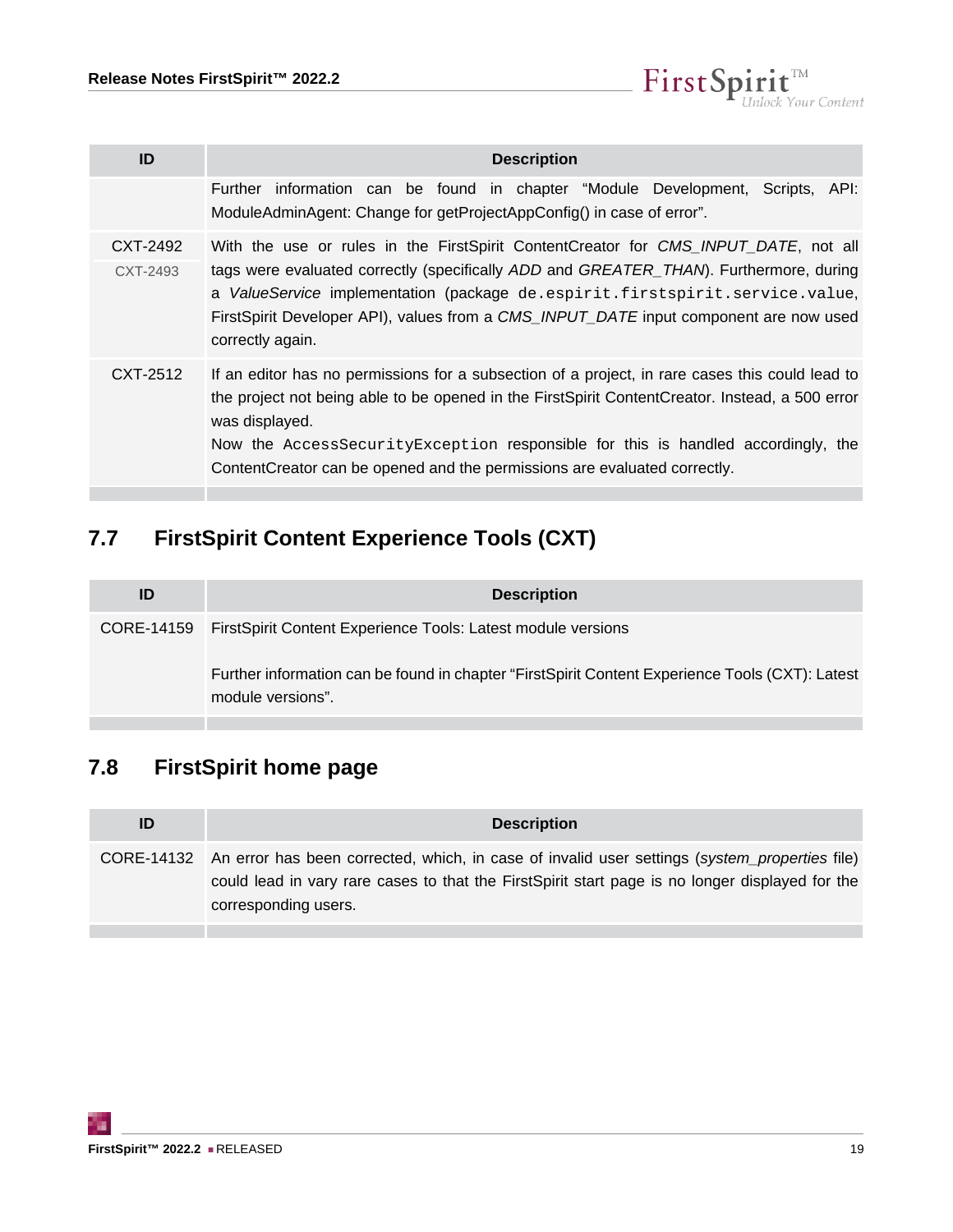

# <span id="page-19-0"></span>**7.9 FirstSpirit Administrator**

| ID                                                                 | <b>Description</b>                                                                                                                                                                                                                                                                                                                                                                                                                                                                   |
|--------------------------------------------------------------------|--------------------------------------------------------------------------------------------------------------------------------------------------------------------------------------------------------------------------------------------------------------------------------------------------------------------------------------------------------------------------------------------------------------------------------------------------------------------------------------|
| CORE-14023<br>CORE-14137<br>CORE-14138<br>CORE-14140<br>CORE-14144 | With the latest release, the monitoring for web applications and web servers has been expanded.<br>Further information can be found in chapter "Administration: Health state: Expansions for web<br>applications and web servers".                                                                                                                                                                                                                                                   |
| CORE-14099                                                         | Fallback for language-dependent media without content<br>Further information can be found in chapter "Administration: Fallback for language-dependent<br>media without content".                                                                                                                                                                                                                                                                                                     |
| CORE-14132                                                         | An error has been corrected, which, in case of invalid user settings (system_properties file)<br>could lead in vary rare cases to that the FirstSpirit start page is no longer displayed for the<br>corresponding users.                                                                                                                                                                                                                                                             |
| CORE-14135                                                         | Errors in schedules that cause a FATAL message to be logged (e.g., Beanshell scripts with<br>invalid syntax or a java. langRuntimeException) now no longer cause the server to be<br>classified in the ServerMonitoring or in the MBean HealthManager as degraded.                                                                                                                                                                                                                   |
| CORE-14145                                                         | An error has been fixed which, in very rare cases, could cause the FirstSpirit Server to no longer<br>be accessible due to locks in the Streaming Manager (regulates the data flow).                                                                                                                                                                                                                                                                                                 |
| CORE-14155                                                         | With FirstSpirit 2022.1, the setting of the "Automatic cropping enabled by default" checkbox of<br>the "FS Image Recognition - AWS Connector" service of the "FirstSpirit Image Recognition"<br>module was not evaluated correctly: when this checkbox was activated and the project<br>component "FS Image Recognition - Configuration" was not installed for the respective project,<br>images were no longer cropped automatically when uploading. This error has been corrected. |
| CORE-14159                                                         | FirstSpirit Content Experience Tools: Latest module versions                                                                                                                                                                                                                                                                                                                                                                                                                         |
|                                                                    | Further information can be found in chapter "FirstSpirit Content Experience Tools (CXT): Latest<br>module versions".                                                                                                                                                                                                                                                                                                                                                                 |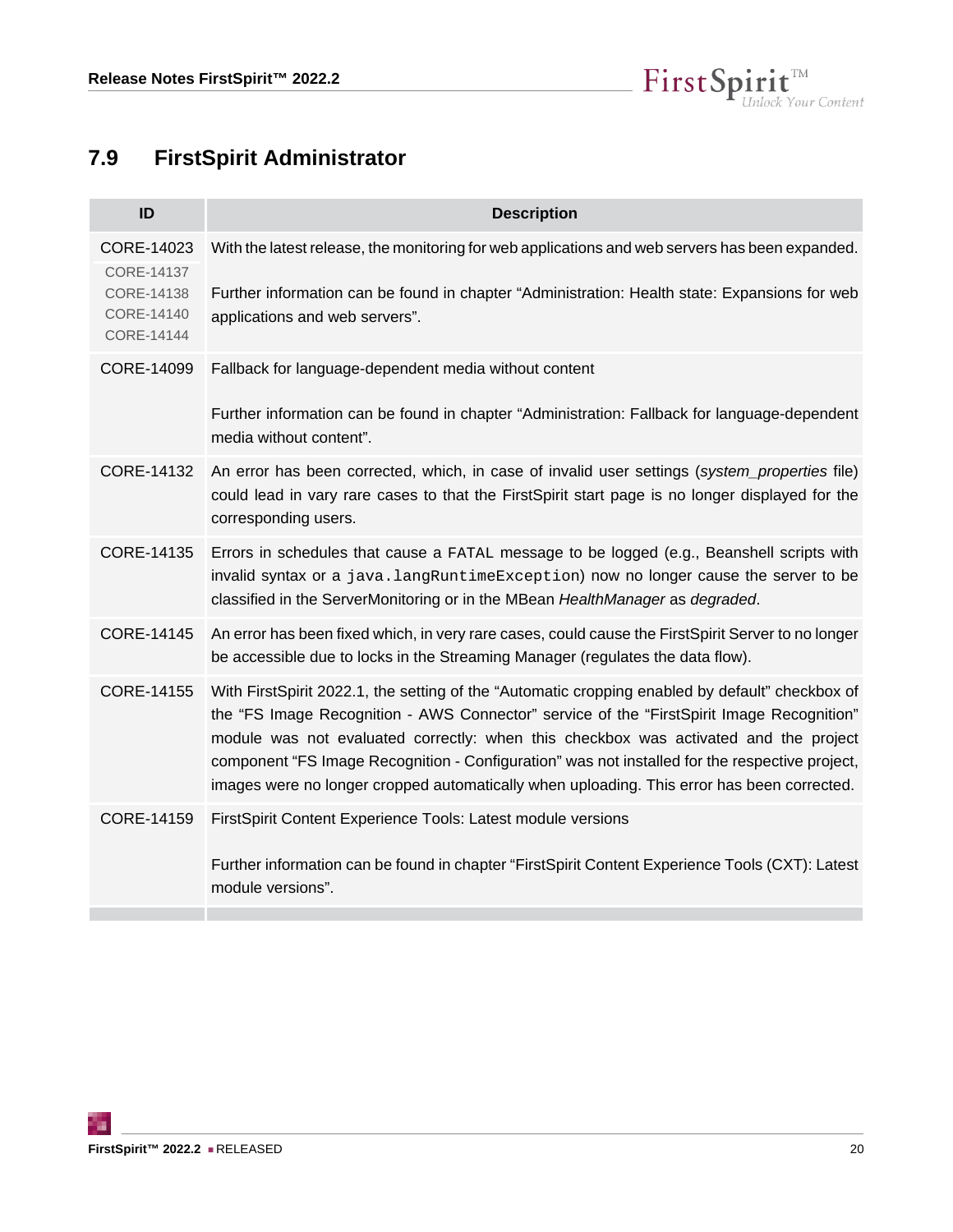

# <span id="page-20-0"></span>**7.10 FirstSpirit API**

| ID         | <b>Description</b>                                                                                                                                                                                                                                          |
|------------|-------------------------------------------------------------------------------------------------------------------------------------------------------------------------------------------------------------------------------------------------------------|
| CORE-14177 | (FirstSpirit<br>Developer<br>ModuleAdminAgent.getProjectAppConfig() method<br>The<br>API.<br>de.espirit.firstspirit.agency)<br>package<br>returns<br>now<br>an<br>IllegalArgumentException if the project component is not added / installed in the project |
|            | in question.<br>information can be found in chapter "Module Development, Scripts, API:<br>Further<br>ModuleAdminAgent: Change for getProjectAppConfig() in case of error".                                                                                  |

# <span id="page-20-1"></span>**7.11 FragmentCreator**

| ID | <b>Description</b>                                                                                                   |
|----|----------------------------------------------------------------------------------------------------------------------|
|    | CORE-14159 FirstSpirit Content Experience Tools: Latest module versions                                              |
|    | Further information can be found in chapter "FirstSpirit Content Experience Tools (CXT): Latest<br>module versions". |

### <span id="page-20-2"></span>**7.12 Release**

| ID | <b>Description</b>                                                                                                 |
|----|--------------------------------------------------------------------------------------------------------------------|
|    | CORE-14058 Unresolvable references during the JSON generation now lead to WARN level log messages.                 |
|    | Further information can be found in chapter "Template development: JSON: Debugging of<br>unresolvable references". |

### <span id="page-20-3"></span>**7.13 Generation**

| ID | <b>Description</b>                                                                                 |
|----|----------------------------------------------------------------------------------------------------|
|    | CORE-14058 Unresolvable references during the JSON generation now lead to WARN level log messages. |
|    |                                                                                                    |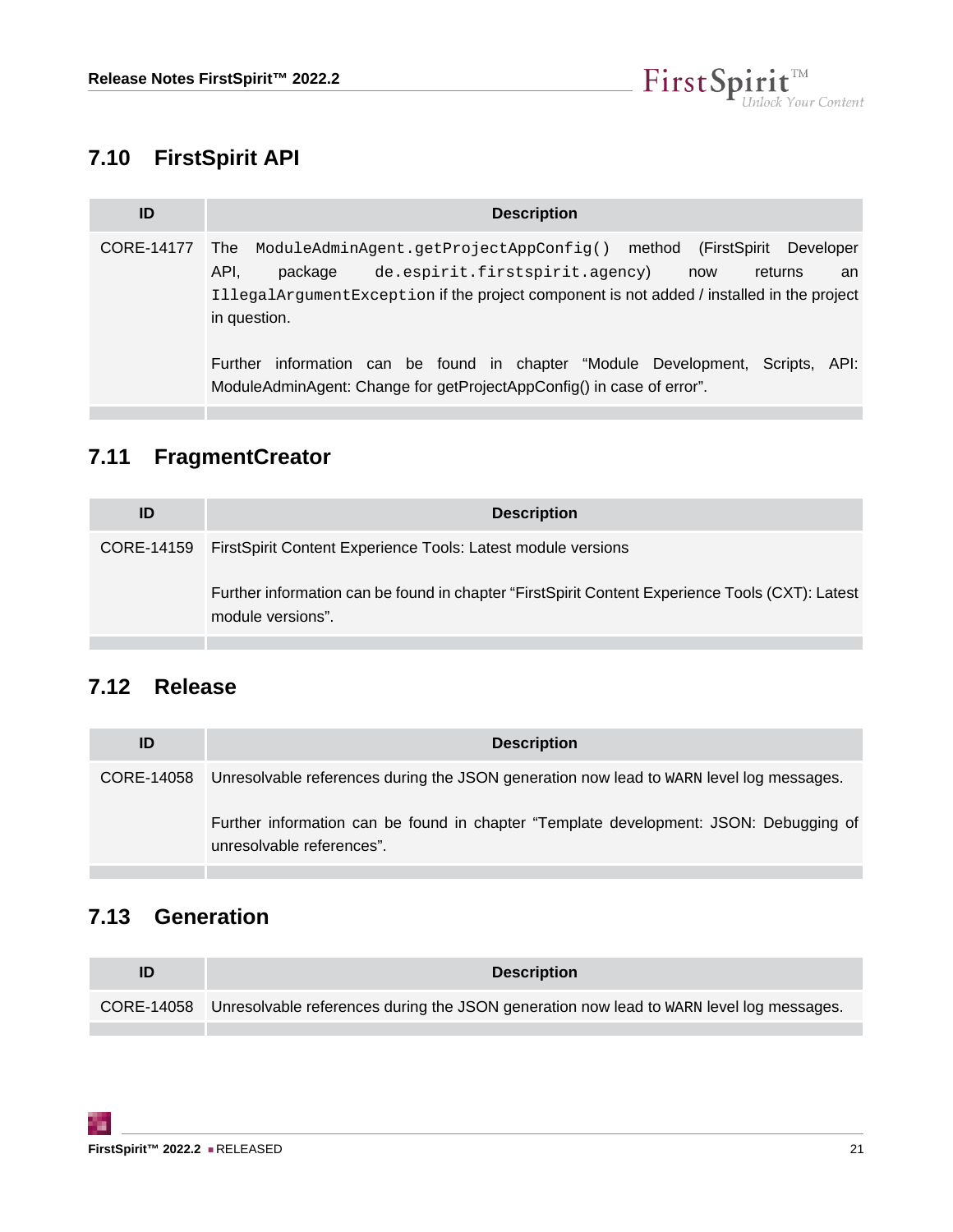

| <b>Description</b>                                                                                                 |
|--------------------------------------------------------------------------------------------------------------------|
| Further information can be found in chapter "Template development: JSON: Debugging of<br>unresolvable references". |

### <span id="page-21-0"></span>**7.14 Health Center**

| ID | <b>Description</b>                                                                                                                                                                                                                                                           |
|----|------------------------------------------------------------------------------------------------------------------------------------------------------------------------------------------------------------------------------------------------------------------------------|
|    | CORE-14135 Errors in schedules that cause a FATAL message to be logged (e.g., Beanshell scripts with<br>invalid syntax or a java.langRuntimeException) now no longer cause the server to be<br>classified in the ServerMonitoring or in the MBean HealthManager as degraded. |

### <span id="page-21-1"></span>**7.15 Isolated mode**

| ID         | <b>Description</b>                                                                                                                                                                                                                                                          |
|------------|-----------------------------------------------------------------------------------------------------------------------------------------------------------------------------------------------------------------------------------------------------------------------------|
| CORE-14177 | ModuleAdminAgent.getProjectAppConfig() method<br>(FirstSpirit<br>Developer<br>The<br>API.<br>de.espirit.firstspirit.agency)<br>package<br>returns<br>now<br>an<br>IllegalArgumentException if the project component is not added / installed in the project<br>in question. |
|            | Further information can be found in chapter "Module Development,<br>Scripts. API:<br>ModuleAdminAgent: Change for getProjectAppConfig() in case of error".                                                                                                                  |

# <span id="page-21-2"></span>**7.16 Support for JSON**

| ID | <b>Description</b>                                                                                                 |
|----|--------------------------------------------------------------------------------------------------------------------|
|    | CORE-14058 Unresolvable references during the JSON generation now lead to WARN level log messages.                 |
|    | Further information can be found in chapter "Template development: JSON: Debugging of<br>unresolvable references". |
|    |                                                                                                                    |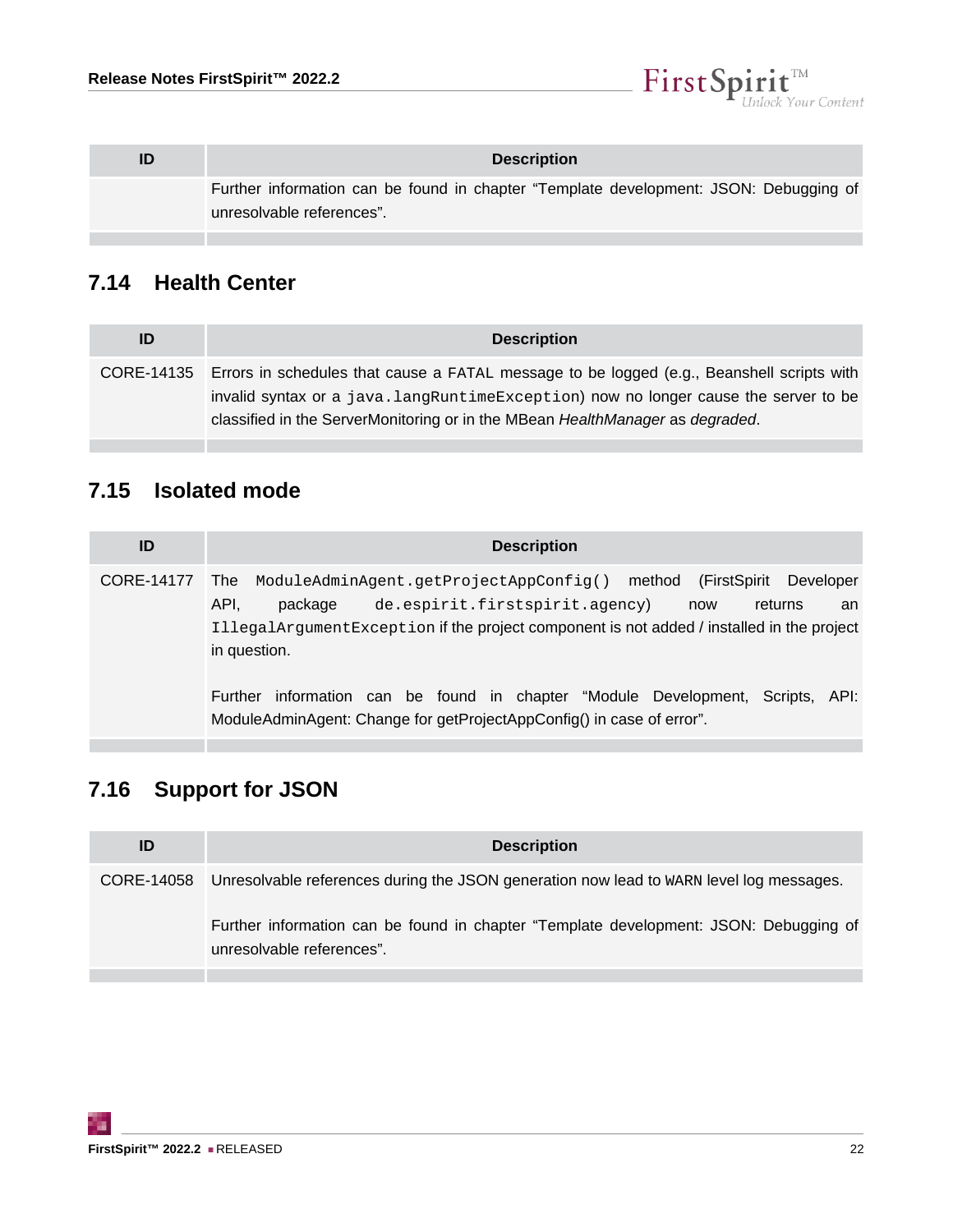

### <span id="page-22-0"></span>**7.17 Media**

| ID         | <b>Description</b>                                                                                                                                                                                                                                                                                                                                                                                                                                                                    |
|------------|---------------------------------------------------------------------------------------------------------------------------------------------------------------------------------------------------------------------------------------------------------------------------------------------------------------------------------------------------------------------------------------------------------------------------------------------------------------------------------------|
| CORE-14099 | Fallback for language-dependent media without content                                                                                                                                                                                                                                                                                                                                                                                                                                 |
|            | Further information can be found in chapter "Administration: Fallback for language-dependent<br>media without content".                                                                                                                                                                                                                                                                                                                                                               |
| CORE-14155 | With FirstSpirit 2022.1, the setting of the "Automatic cropping enabled by default" checkbox of<br>the "FS Image Recognition - AWS Connector" service of the "First Spirit Image Recognition"<br>module was not evaluated correctly: when this checkbox was activated and the project<br>component "FS Image Recognition - Configuration" was not installed for the respective project,<br>images were no longer cropped automatically when uploading. This error has been corrected. |

# <span id="page-22-1"></span>**7.18 Module development**

| ID         | <b>Description</b>                                                                                                                                                                                                                                                          |
|------------|-----------------------------------------------------------------------------------------------------------------------------------------------------------------------------------------------------------------------------------------------------------------------------|
| CORE-14177 | Developer<br>(FirstSpirit<br>ModuleAdminAgent.getProjectAppConfig() method<br>The<br>API.<br>de.espirit.firstspirit.agency)<br>package<br>returns<br>now<br>an<br>IllegalArgumentException if the project component is not added / installed in the project<br>in question. |
|            | information can be found in chapter "Module Development, Scripts, API:<br>Further<br>ModuleAdminAgent: Change for getProjectAppConfig() in case of error".                                                                                                                  |

## <span id="page-22-2"></span>**7.19 Modules**

| <b>Description</b>                                                                                                                                                                                                                                                                                                                                                                                                                                                                   |
|--------------------------------------------------------------------------------------------------------------------------------------------------------------------------------------------------------------------------------------------------------------------------------------------------------------------------------------------------------------------------------------------------------------------------------------------------------------------------------------|
| With FirstSpirit 2022.1, the setting of the "Automatic cropping enabled by default" checkbox of<br>the "FS Image Recognition - AWS Connector" service of the "FirstSpirit Image Recognition"<br>module was not evaluated correctly: when this checkbox was activated and the project<br>component "FS Image Recognition - Configuration" was not installed for the respective project,<br>images were no longer cropped automatically when uploading. This error has been corrected. |
| FirstSpirit Content Experience Tools: Latest module versions                                                                                                                                                                                                                                                                                                                                                                                                                         |
|                                                                                                                                                                                                                                                                                                                                                                                                                                                                                      |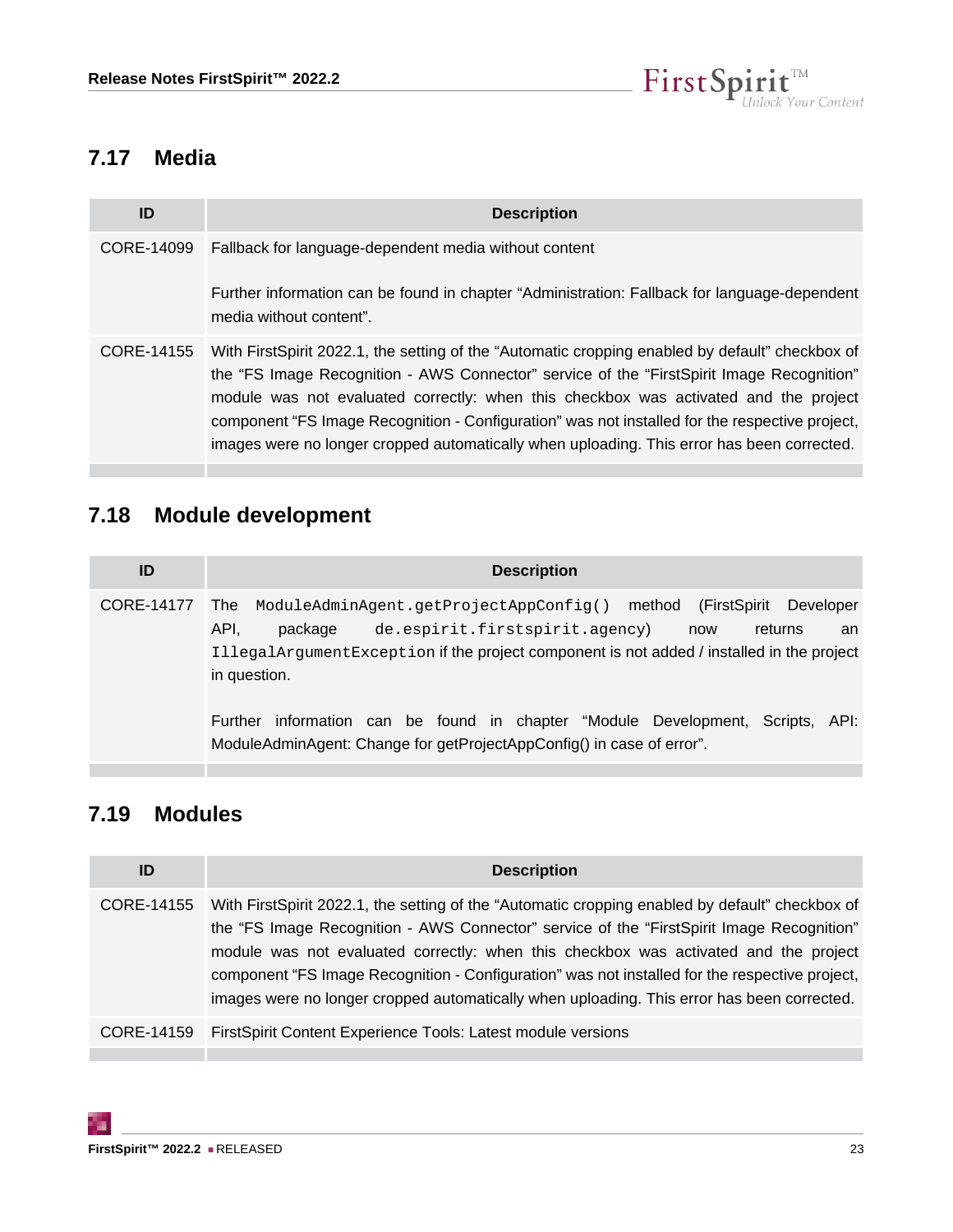$\mathbf{FirstSplit}_{\mathit{Unlock Your Content}}^{\mathit{TM}}$ 

| ID         | <b>Description</b>                                                                                                                                                                                                                                                                                                                                                                                                                               |
|------------|--------------------------------------------------------------------------------------------------------------------------------------------------------------------------------------------------------------------------------------------------------------------------------------------------------------------------------------------------------------------------------------------------------------------------------------------------|
|            | Further information can be found in chapter "FirstSpirit Content Experience Tools (CXT): Latest<br>module versions".                                                                                                                                                                                                                                                                                                                             |
| CORE-14177 | Developer<br>ModuleAdminAgent.getProjectAppConfig() method<br>(FirstSpirit<br><b>The</b><br>API.<br>package<br>de.espirit.firstspirit.agency)<br>returns<br>now<br>an<br>IllegalArgumentException if the project component is not added / installed in the project<br>in question.<br>Further information can be found in chapter "Module Development, Scripts,<br>API:<br>ModuleAdminAgent: Change for getProjectAppConfig() in case of error". |
|            |                                                                                                                                                                                                                                                                                                                                                                                                                                                  |

# <span id="page-23-0"></span>**7.20 Monitoring**

| ID                                     | <b>Description</b>                                                                                                                                                                                                                                                |
|----------------------------------------|-------------------------------------------------------------------------------------------------------------------------------------------------------------------------------------------------------------------------------------------------------------------|
| CORE-14023<br>CORE-14137               | With the latest release, the monitoring for web applications and web servers has been expanded.                                                                                                                                                                   |
| CORE-14138<br>CORE-14140<br>CORF-14144 | Further information can be found in chapter "Administration: Health state: Expansions for web<br>applications and web servers".                                                                                                                                   |
| CORE-14135                             | Errors in schedules that cause a FATAL message to be logged (e.g., Beanshell scripts with<br>invalid syntax or a java.langRuntimeException) now no longer cause the server to be<br>classified in the ServerMonitoring or in the MBean HealthManager as degraded. |

# <span id="page-23-1"></span>**7.21 Performance**

| ID       | <b>Description</b>                                                                                                                                                                                                                                                                                                                                                                                                                                                                                                                                   |
|----------|------------------------------------------------------------------------------------------------------------------------------------------------------------------------------------------------------------------------------------------------------------------------------------------------------------------------------------------------------------------------------------------------------------------------------------------------------------------------------------------------------------------------------------------------------|
| CXT-2501 | The repeated executing of the functions "Convert menu item to page" or "Convert page to menu<br>item" successively is now prevented.<br>In the past, this could lead to that undesired higher-ranking menu levels were deleted, for<br>example, when the view (specifically in the case of a slow Internet connection) could not be<br>updated in a timely manner.<br>Now, a corresponding error message is displayed instead ("The element has been changed<br>since the last refresh. Changes cannot be saved.") and the function is not executed. |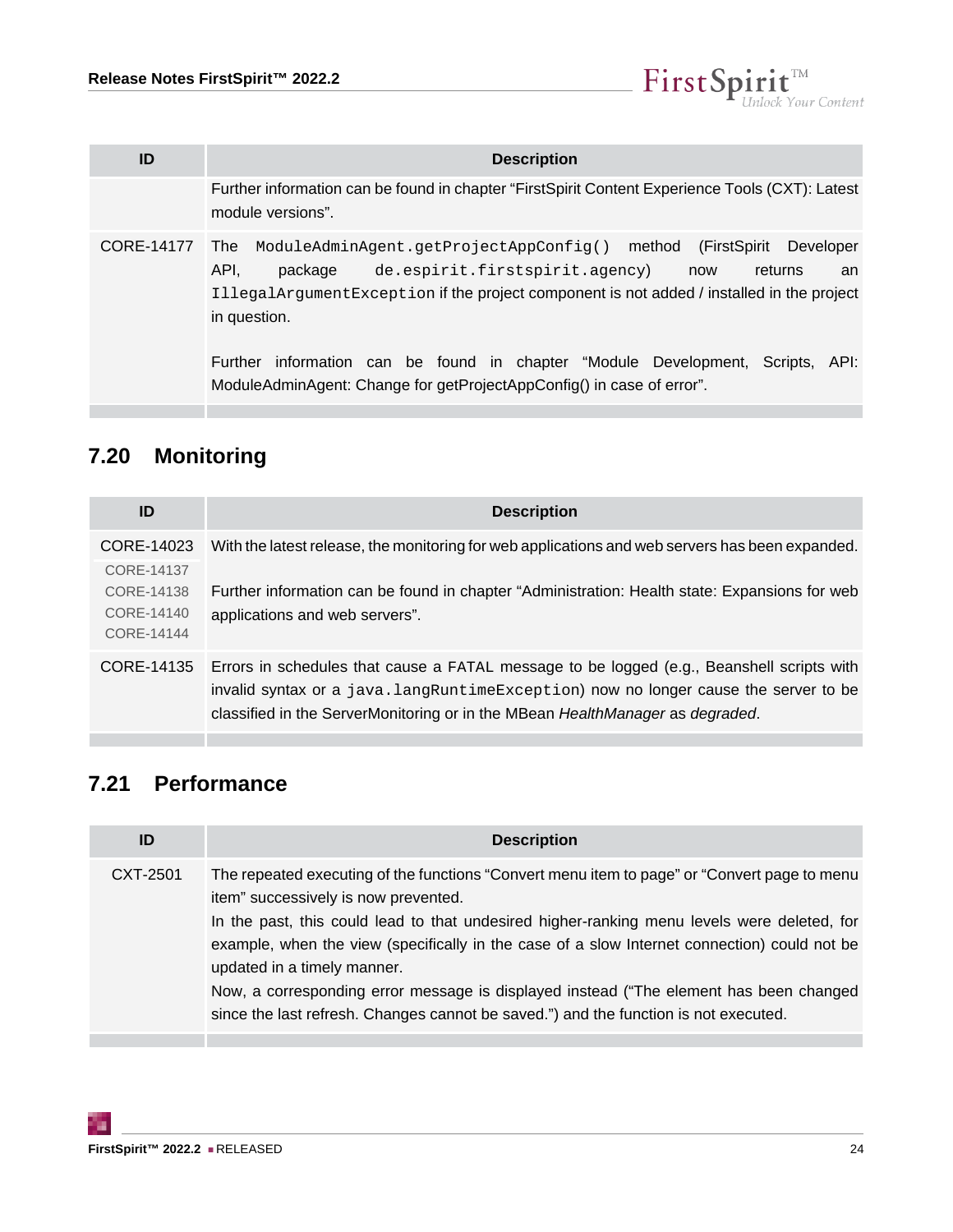

### <span id="page-24-0"></span>**7.22 Permissions**

| ID       | <b>Description</b>                                                                                                                                                                                                                                                                                                                                                                    |
|----------|---------------------------------------------------------------------------------------------------------------------------------------------------------------------------------------------------------------------------------------------------------------------------------------------------------------------------------------------------------------------------------------|
| CXT-2512 | If an editor has no permissions for a subsection of a project, in rare cases this could lead to<br>the project not being able to be opened in the FirstSpirit ContentCreator. Instead, a 500 error<br>was displayed.<br>Now the AccessSecurityException responsible for this is handled accordingly, the<br>ContentCreator can be opened and the permissions are evaluated correctly. |

# <span id="page-24-1"></span>**7.23 Editor**

| ID         | <b>Description</b>                                                                                                                                                                                                                                                                                                                                                                                                                                                                                                                                   |
|------------|------------------------------------------------------------------------------------------------------------------------------------------------------------------------------------------------------------------------------------------------------------------------------------------------------------------------------------------------------------------------------------------------------------------------------------------------------------------------------------------------------------------------------------------------------|
| CORE-14052 | In FS_CATALOG components, the creation and duplication of entries can now be activated or<br>deactivated separately.                                                                                                                                                                                                                                                                                                                                                                                                                                 |
|            | Further information can be found in chapter "Template development: FS_CATALOG: Managing<br>the duplication of entries".                                                                                                                                                                                                                                                                                                                                                                                                                              |
|            | CORE-14132 An error has been corrected, which, in case of invalid user settings (system_properties file)<br>could lead in vary rare cases to that the First Spirit start page is no longer displayed for the<br>corresponding users.                                                                                                                                                                                                                                                                                                                 |
| CXT-2501   | The repeated executing of the functions "Convert menu item to page" or "Convert page to menu<br>item" successively is now prevented.<br>In the past, this could lead to that undesired higher-ranking menu levels were deleted, for<br>example, when the view (specifically in the case of a slow Internet connection) could not be<br>updated in a timely manner.<br>Now, a corresponding error message is displayed instead ("The element has been changed<br>since the last refresh. Changes cannot be saved.") and the function is not executed. |

# <span id="page-24-2"></span>**7.24 ServerManager**

| ID | <b>Description</b>                                               |
|----|------------------------------------------------------------------|
|    | CORE-14099 Fallback for language-dependent media without content |